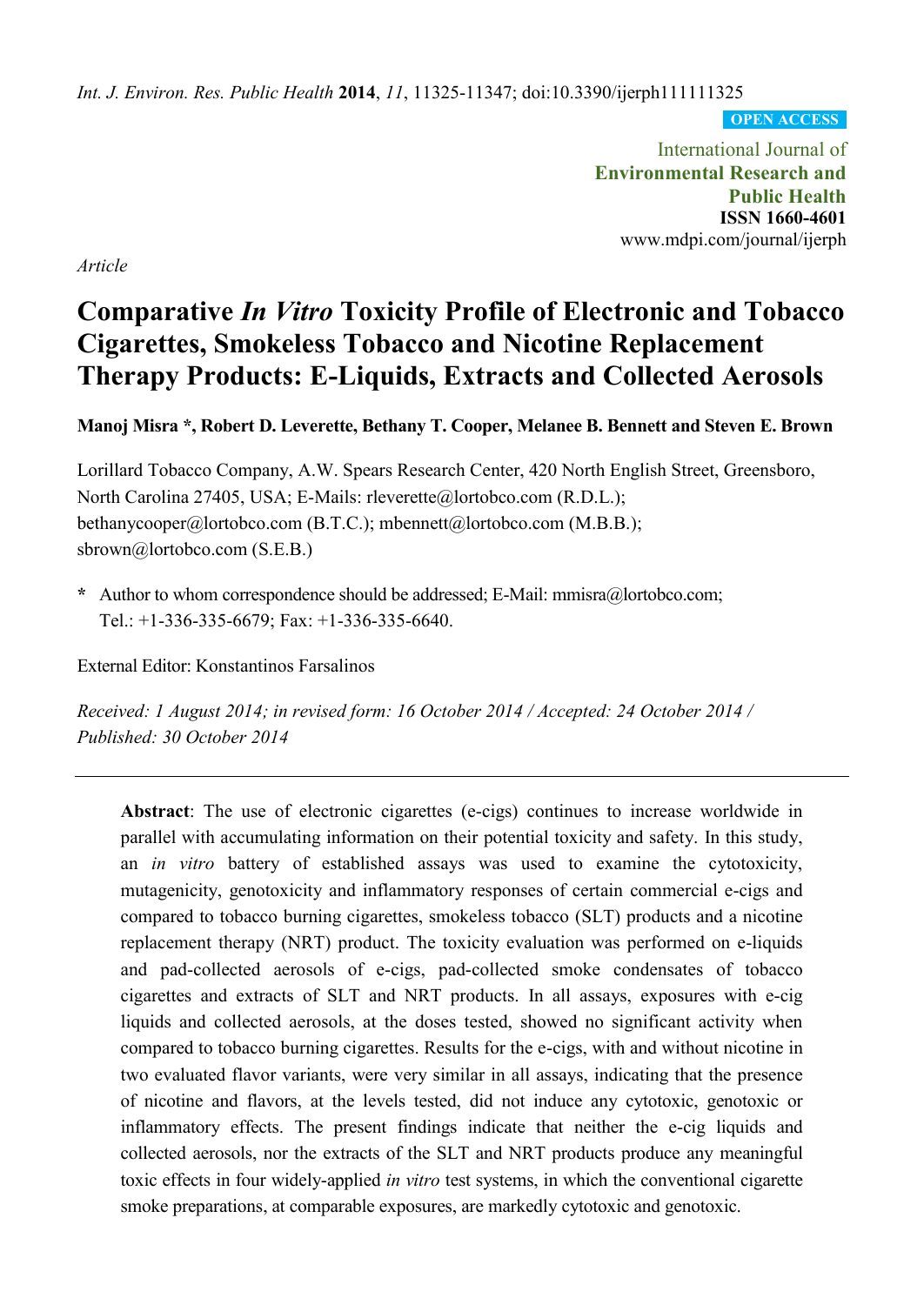**Keywords:** e-cigarette; snus; snuff; e-liquid; aerosol; cytotoxicity; mutagenicity; inflammation; condensate; *in vitro*

## **1. Introduction**

The typical commercial electronic cigarette (e-cig) is comprised of three major components: a rechargeable or disposable battery, a heating element that generates an inhalable aerosol, and an associated switch or puff-activated circuitry. The circuitry serves to produce the aerosol only during the active puffing cycle, essentially eliminating sidestream emissions from the device during usage. The typical commercial e-cig also contains a liquid solution containing aerosol-forming excipients such as glycerol and/or propylene glycol, flavoring materials and, optionally, nicotine. This solution is usually delivered from a small reservoir by capillary wicking to the heating zone to affect the generation of an aerosol that superficially resembles cigarette smoke in appearance. A great variety of e-cig sizes, configurations, liquid formulations and designs are emerging on a continual basis in this rapidly-developing worldwide marketplace in response to users' evolving personal preferences.

As such, the popularity and sales volume of e-cigs continue to increase worldwide [1,2], and there is a need for a fuller scientific understanding of the potential benefits or risks that e-cigs may have, both to individual users as well as the general smoking and nonsmoking populations. A contemporary framework for assessing the relative risks and benefits to both individuals and populations must necessarily include the characterization of any potential toxicological hazard inherent to a product, and a consideration of those properties against those of other available alternative products. The individual risks to smokers and the harm to populations resulting from conventional cigarette smoking are very well understood and extensively documented [3]; however, the use of alternative products, such as electronic cigarettes, holds potential as an effective approach to advancing the public health amongst adult smokers in the near term [4–6].

It is well understood that tobacco cigarettes produce a multitude of harmful and toxic constituents that together induce deleterious health effects including chronic obstructive pulmonary disease (COPD), cardiovascular disease (CVD) and cancer [3]. Conversely, e-cigs do not burn tobacco and do not deliver harmful constituents in the numbers or in nearly the quantities that are found in the smoke of conventional tobacco cigarettes [7]. A recent review reporting on chemical, toxicological (mostly cytotoxicity studies on established cell lines) and clinical studies clearly indicates that e-cig liquids and aerosols contain far less and fewer chemicals, induce significantly less cytotoxicity or adverse effects, and result in considerably reduced cardiovascular and respiratory functional effects than are reported for tobacco cigarettes [8]. In prior investigations of aqueous extract of e-cig aerosols in mammalian fibroblast cells [9] and myocardial cells [10], some moderate cytotoxicity was observed for certain flavoring compounds found in the tested products. However, all such studies, to date, have reported the tested e-cig liquids and aerosols to be markedly less toxic than extracts prepared from the smoke of conventional cigarettes.

This study utilized an *in vitro* battery of established assays to examine the cytotoxicity (Neutral Red Uptake; NRU), mutagenicity (reverse bacterial mutagenicity test; Ames), genotoxicity (micronucleus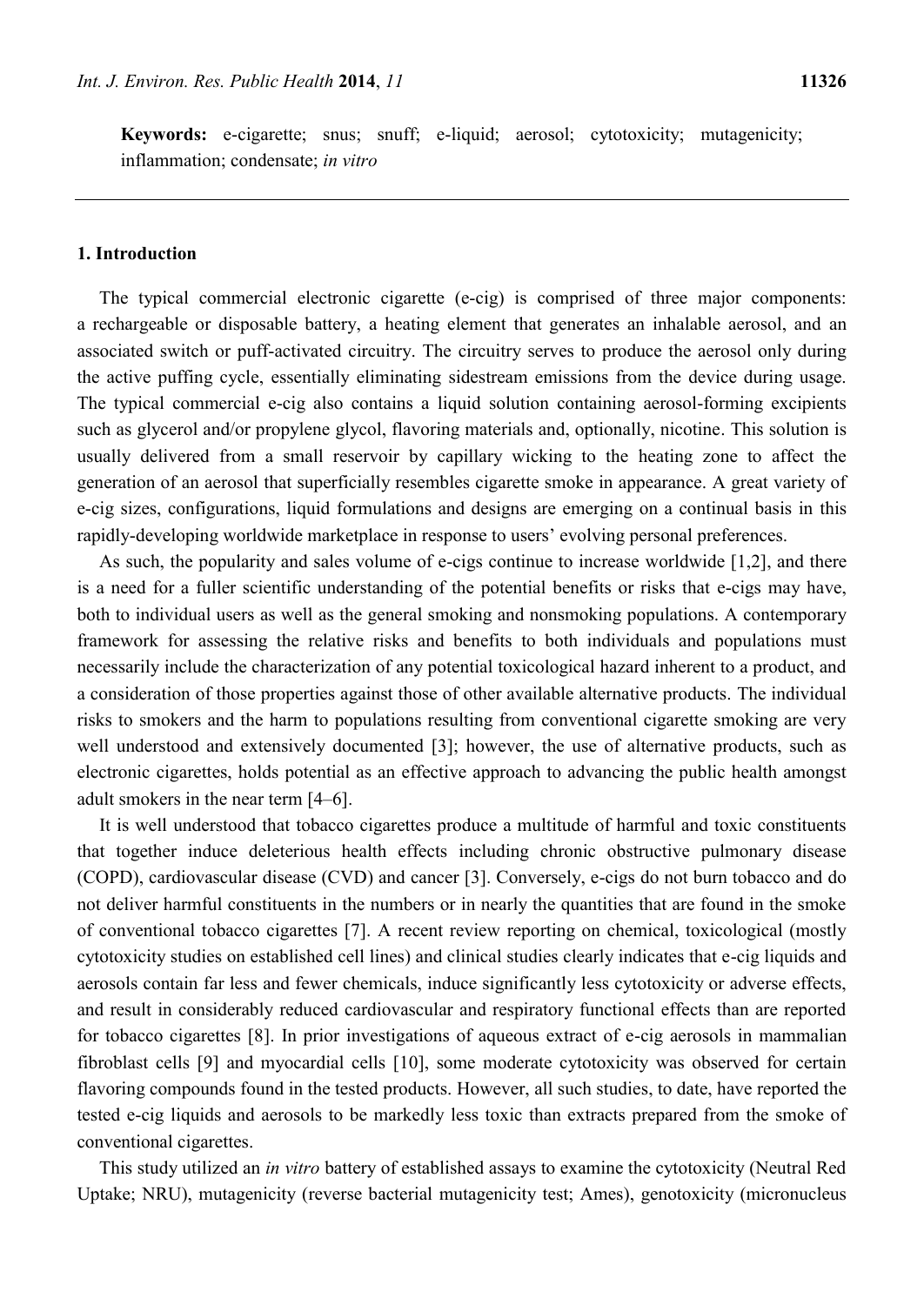formation; MN) and inflammatory effect (cytokine IL-8 release: IL-8) in cells exposed to preparations of various tobacco cigarettes, smokeless tobacco (SLT), nicotine replacement therapy (NRT) products, and commercial electronic cigarettes. Pre-incubation and in-media exposure methods were adopted for e-liquids, aqueous extracts of SLT, NRT products, and pad-collected aerosols from e-cigs as well as pad-collected smoke from tobacco cigarettes.

To date, no systematic toxicity studies have been reported that directly compared e-cig with SLT, NRT, and tobacco cigarettes. Therefore, the present comprehensive multi-endpoint study of a variety of tobacco and nicotine delivery products that have been previously assigned different positions on a risk continuum [11,12] was designed to address the following:

- 1. Toxicity of e-cig liquids;
- 2. Toxicity of SLT products;
- 3. Toxicity of a NRT lozenge product;
- 4. Toxicity of pad-collected particulate matter from freshly-generated smoke and aerosols from tobacco cigarettes and e-cigs, respectively.

# **2. Materials and Methods**

# *2.1. Chemicals and Methods*

All chemicals were purchased from Sigma-Aldrich (St. Louis, MO, USA) unless otherwise stated. Recommendations from Cooperation Centre for Scientific Research Relative to Tobacco (CORESTA) were followed for the selection of toxicological assays used in this study [13].

## *2.2. Product Characterization*

Commercial blu e-cigs containing glycerol-based e-liquids, with and without nicotine and two market leader flavors (Classic Tobacco and Magnificent Menthol), were used in this study. For comparative purposes, tobacco burning cigarettes (Kentucky Reference 3R4F, 1R5F and Marlboro Gold), SLT products (Marlboro Snus, Copenhagen Snuff) and a NRT product (Nicorette Lozenge) were also tested. The products used in the study, their general specifications and the level of nicotine measured in test samples are detailed in Table 1.

## *2.3. E-Liquid Extraction*

The e-liquids were extracted from the wicking material located inside the cartomizer for both rechargeable and disposable e-cigs under aseptic conditions. The mouth-end plug of e-cigs was removed and the polyester wicking material was removed with sterilized stainless steel forceps. The wet wicking material was then placed in a sterile 20 mL plastic syringe tipped with a sterile 0.45  $\mu$ m pore size syringe filter. The e-liquids from the wet wicking material were extracted by pushing the syringe plunger and collected in a sterilized test tube. About 1.0 mL of e-liquid was extracted from each e-cig. Subsequently, the e-liquids were diluted and delivered to the respective test systems.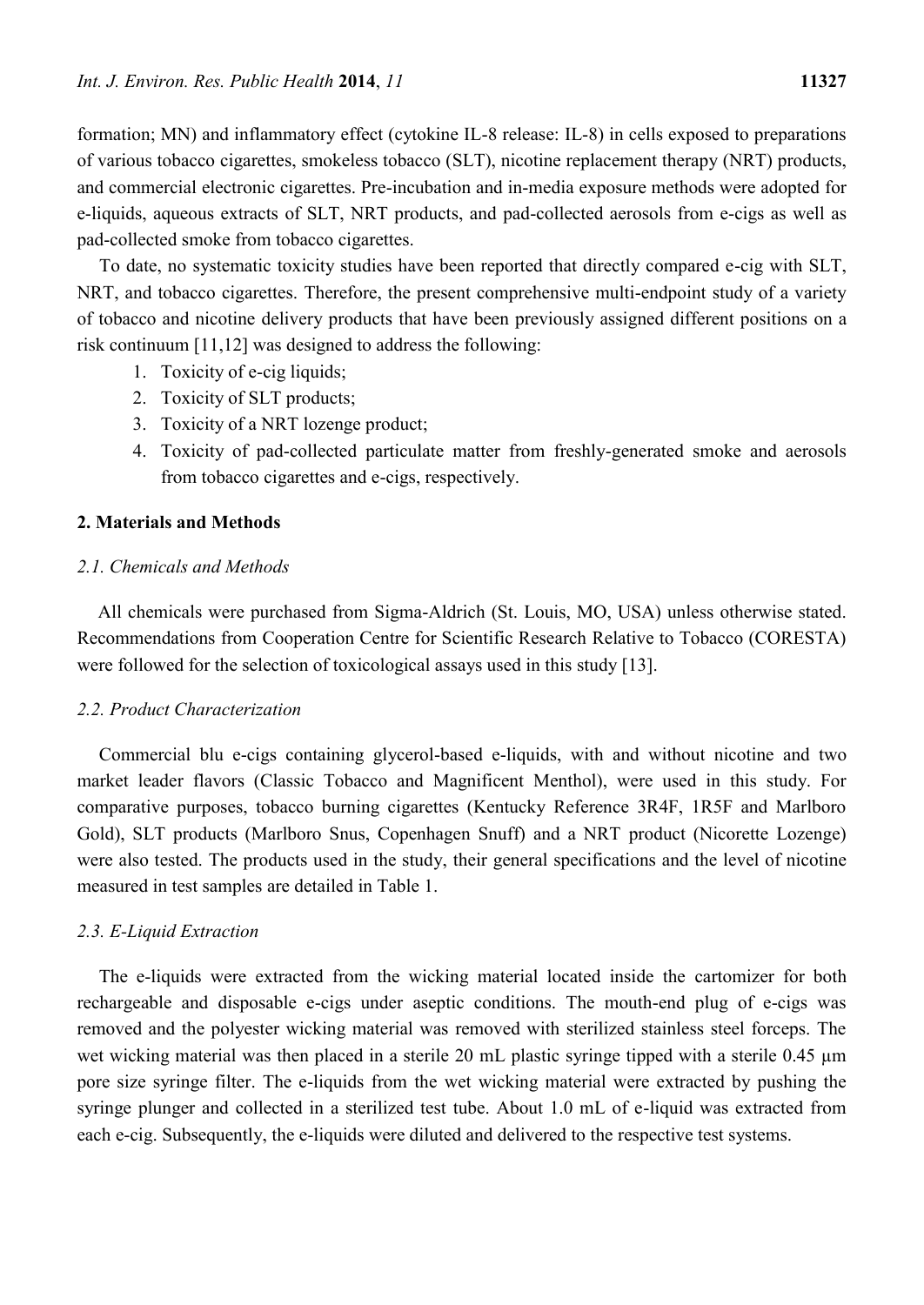| <b>Product Class</b>                     | Name/Description                                                 | Abbreviation          | Lot $#$          | Product Label<br>Nicotine (mg) | Nicotine Measured in<br>Samples (mg/mL) |
|------------------------------------------|------------------------------------------------------------------|-----------------------|------------------|--------------------------------|-----------------------------------------|
| Tobacco<br>Cigarettes                    | Kentucky Reference                                               | 3R4F                  |                  | 0.8                            | $2.08 *$                                |
|                                          | Cigarettes                                                       | 1R5F                  |                  | 0.2                            | $1.27 \pm 0.10$                         |
|                                          | Marlboro Gold, 72 mm                                             | Marlboro Gold         | V128Z33B4        | 0.68                           | $1.96 \pm 0.08$                         |
| Electronic<br>Cigarettes<br>$(e-cig)$    | Control e-cig                                                    | N/A                   |                  | $\theta$                       | $0\pm 0$                                |
|                                          | blu™ e-cigs Classic Tobacco<br>No Nicotine (Rechargeable)        | blu CT-Ø              | 0248             | $\boldsymbol{0}$               | $0\pm 0$                                |
|                                          | blu™ e-cigs Classic Tobacco<br>High Nicotine (Cigalike)          | blu CT-High           | 270/404          | 24.0                           | $17.93 \pm 0.34$                        |
|                                          | blu™ e-cigs Magnificent<br>Menthol No Nicotine<br>(Rechargeable) | blu MM- $\varnothing$ | 237              | $\boldsymbol{0}$               | $0\pm 0$                                |
|                                          | blu™ e-cigs Magnificent<br>Menthol High Nicotine<br>(Cigalike)   | blu MM-High           | 404              | 24.0                           | $20.43 \pm 0.41$                        |
| Smokeless                                | Marlboro <sup>®</sup> Snus                                       | N/A                   | N335X0X50        | 15.7                           | $0.42 \pm 0.14$                         |
| Tobacco (SLT)                            | Copenhagen <sup>®</sup> Snuff                                    | N/A                   | <b>NEI31755H</b> | 10.6                           | $0.46 \pm 0.03$                         |
| Nicotine<br>Replacement<br>Therapy (NRT) | Nicorette <sup>®</sup> Lozenge                                   | N/A                   | 13780            | 4.0                            | $0.10 \pm 0.03$                         |

**Table 1.** Product Characterization.

**\*** Only one sample value.

## *2.4. Pad-Collected Aerosols for Tobacco Cigarettes and E-Cigs*

All tobacco cigarettes were conditioned at 60% relative humidity at 24°C for at least 18 h prior to machine smoking. E-Cig batteries were charged immediately prior to use (rechargeable only). The e-liquid from the control e-cig contained a glycerol/water mixture, without flavors or nicotine, similar to the tested commercial products.

It has been suggested that realistic tobacco cigarette smoking, as well as the e-cig vaping profile, are more intense than the ISO machine smoking profile (35 mL puff volume, 2 s draw, 60 s puff interval). In the absence of a standardized vaping profile for e-cigs and our intention to compare e-cig toxicity with conventional cigarette toxicity, this study employed the Canadian Intense (CI) puffing conditions. Both tobacco and e-cigs were smoked on a VITROCELL® VC10 smoking robot (VITROCELL Systems, Waldkirch, Germany) under the CI puffing conditions: 55 mL puff volume, 2 s draw, 30 s puff interval, and 100% blocked air dilution in the case of tobacco cigarettes [14]. Wet Total Particulate Matter (WTPM) and e-cig aerosols were collected on Cambridge glass fiber filter pads, which capture in excess of 99% of cigarette smoke particulate matter. The filters were extracted into either dimethylsulfoxide (DMSO) for tobacco smoke or phosphate buffered saline (PBS) for e-cig aerosols, both to a final concentration of 40 mg/mL (*w/v*) and stored at −80 °C prior to analysis.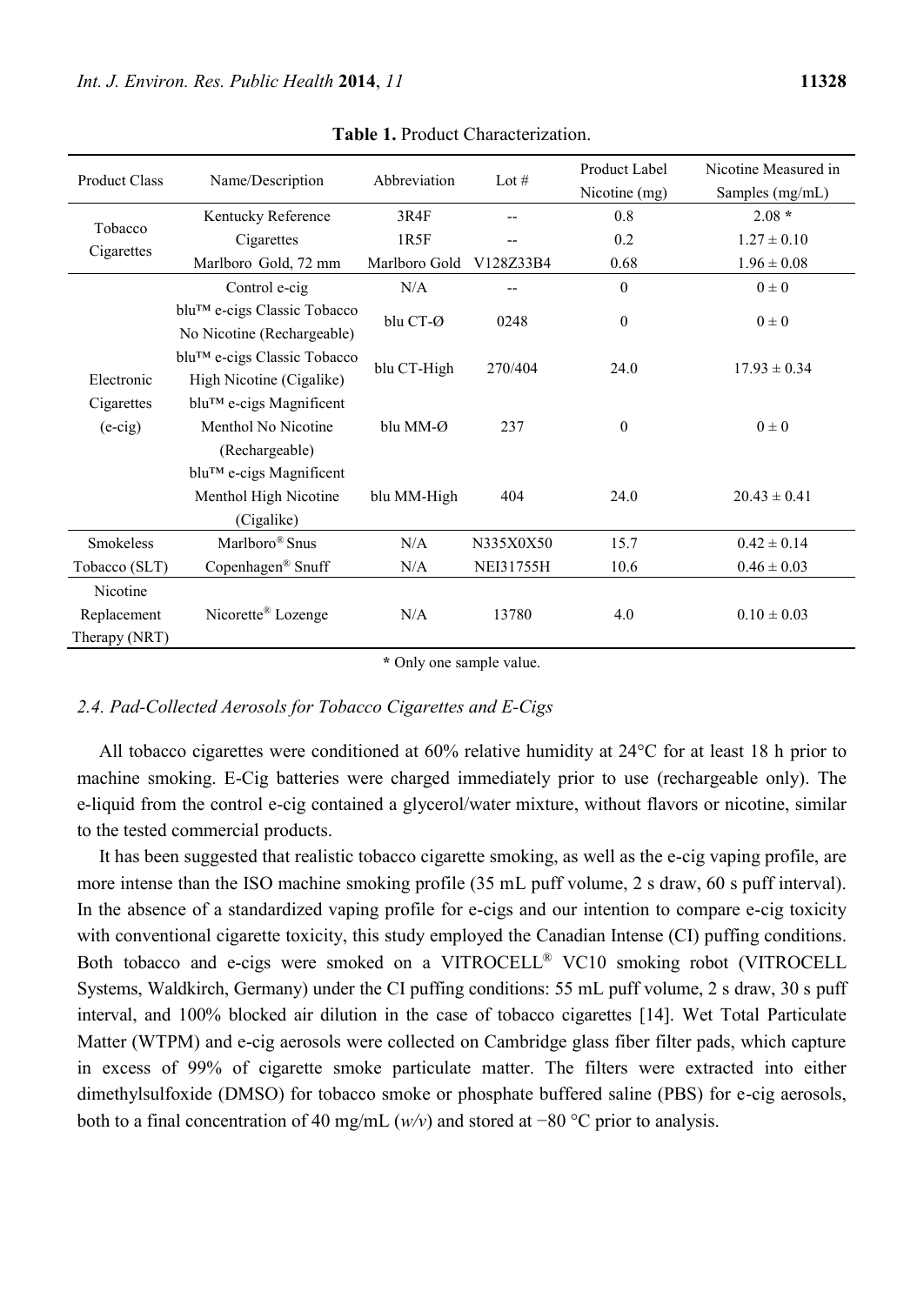# *2.5. Aqueous Extract of Smokeless Tobacco* (*SLT*) *and Nicotine Replacement Therapy* (*NRT*) *Products*

Aqueous extracts from commercially available products obtained at retail outlets were prepared based on previously reported methods [15]. Products were suspended in PBS at 80 mg/mL (Dulbecco's PBS,  $\#14040$ ,  $+MgCl_2 + CaCl_2$ , Gibco, Grand Island, NY, USA). The suspension was incubated at 37 °C for 21–24 h, shaking at 150 rpm on a shaker incubator. The final suspension was then centrifuged at 12,000 g for 10 min to remove particulates, filter sterilized, aliquoted and stored at −80 °C prior to analysis.

#### *2.6. Nicotine Measurement*

The level of nicotine in e-liquids and pad-collected smoke and aerosols was quantified using Gas Chromatography-Flame Ionization Detection (GC-FID) instrumentation with a six point calibration utilizing a nicotine standard concentration range [16]. The method precision "variability" was 0.3%–0.7%, method accuracy was 97.4%–98.6%, method LOD was 0.0524 mg/g and method LOQ was 0.1040 mg/g.

## *2.7. Cell Culture*

Human lung epithelial carcinoma cells A549 (ATCC# CCL-185) were plated in 96-well plates in 200 μL per well of complete medium (Ham's F-12K medium with 10% heat-inactivated fetal bovine serum (FBS), 2 mM L-glutamine and 0.01 mg/mL gentamicin) at a seeding density of 75,000 cells/mL and allowed to attach and grow overnight at 37  $\rm{^{\circ}C}$  in an atmosphere of 5% CO<sub>2</sub> prior to exposures.

Chinese hamster ovary cells CHO-K1 (ATCC# CCL-61) were seeded in 96-well plates at 2500 cells/well in complete growth medium (Ham's F-12K medium with 10% FBS and 0.01 mg/mL gentamicin) and allowed to attach and grow overnight (37  $\degree$ C, 5% CO<sub>2</sub>) prior to exposures.

## *2.8. Cell Treatment*

Cells were treated for approximately 24 h with increasing levels of e-liquids, aqueous extracts, WTPM or pad-collected e-cig aerosols in fresh complete cell media prior to any toxicological evaluations. The cellular treatment dose range used for e-cigs (e-liquids and pad-collected aerosols) was 0–20 mg/mL and for tobacco cigarettes 0–0.5 mg/mL. The doses utilized for tobacco burning cigarette samples were based on dose range finding experiments that demonstrated high cytotoxicity occurring at or above 0.5 mg/mL. Solubility limitations of e-liquids were observed at doses beyond 20 mg/mL; therefore, doses above 20 mg/mL were not utilized in this study. The cellular treatment dose range used for SLT and NRT samples was 0–27 mg/mL, which incorporated the dose range previously utilized for smokeless tobacco products [15]. The toxicological responses were normalized with their respective vehicle controls, either DMSO for tobacco burning cigarettes or culture medium for all other samples.

## *2.9. Cytotoxicity and IL-8 Assay*

Following cellular treatment with samples, a 200  $\mu$ L aliquot of the exposure medium was taken from each well and processed for IL-8 analysis, and the cells adhered to the wells were processed for the cytotoxicity assay.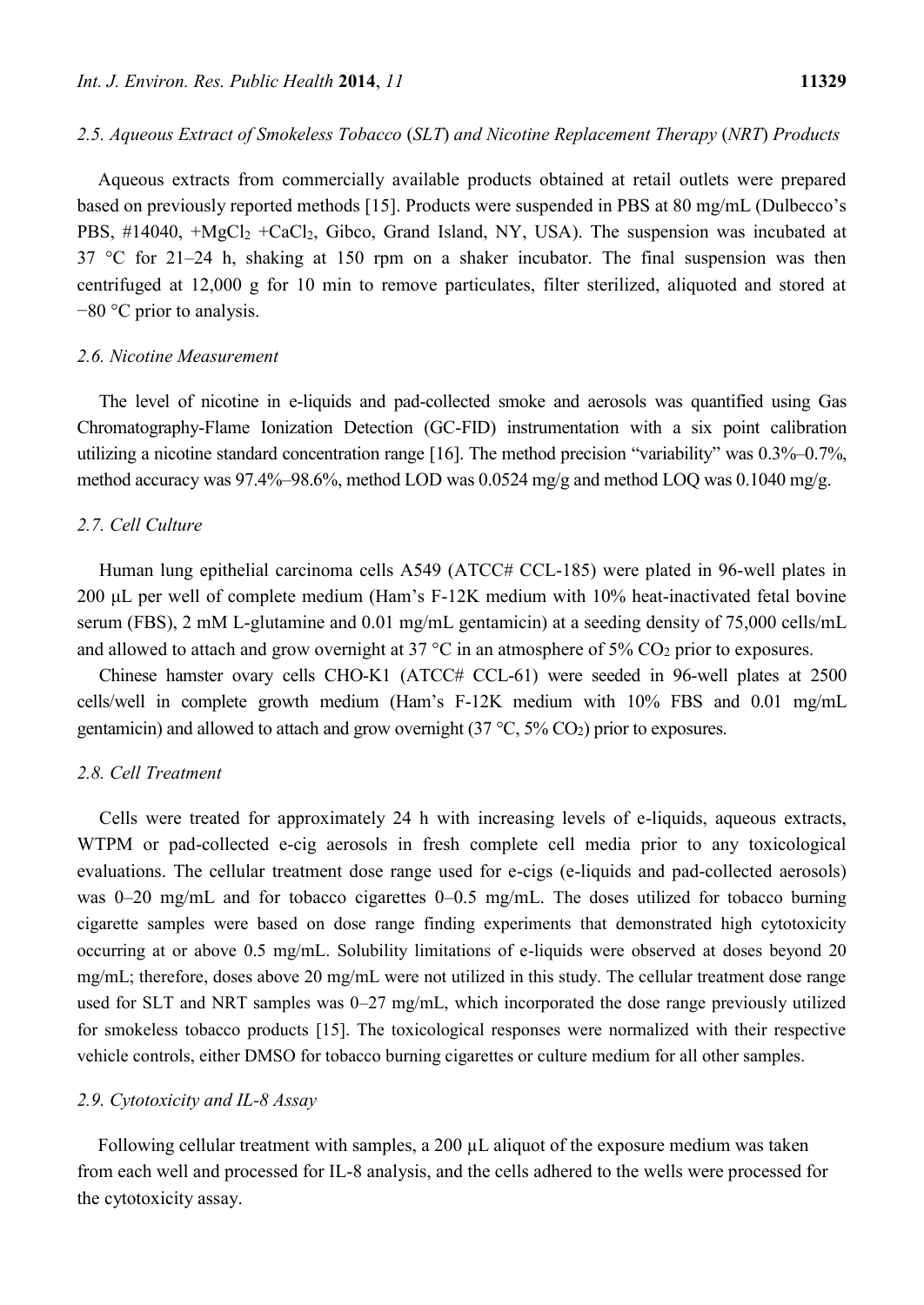Cytotoxicity was measured in A549 cells by the NRU method [17,18]. In brief, the cell treatment medium was replaced with 1.5% (*v/v*) neutral red dye in fresh serum-free complete medium and incubated for 2.5 h. The plates were then washed and the cell-incorporated neutral red dye was released and quantified by measuring absorbance at 540 nm on an Infinite M200 Pro spectrophotometer (TECAN, Morrisville, NC, USA). The  $EC_{50}$  for NRU (mg/mL) was calculated and compared using GraphPad Prism v. 5.02 (two tailed; for comparisons, statistical significance  $\omega$  *p* < 0.05).

The release of cytokine IL-8 was quantified [19] in cellular medium with an ELISA detection kit (Abazyme, Inc., MA, USA) by measuring absorbance at 450 on an Infinite M200 Pro spectrophotometer (TECAN). Results for the IL-8 release are reported as % vehicle control and compared using GraphPad Prism v. 5.02 (two tailed; for comparisons, statistical significance  $\omega$  *p* < 0.05).

## *2.10. Bacterial Mutagenesis Assay*

Ames reverse bacterial mutagenicity assays were conducted with the pre-incubation modification [20,21] in strains TA98 and TA100 with S9 activation. Aroclor-induced Sprague-Dawley rat liver S9 post-mitochondrial supernatant (Moltox, Inc., Boone, NC, USA), in 0.154 M KCl, was used for the S9-cocktail (0.1 M phosphate buffer, pH 7.4; 8 mM MgCl<sub>2</sub>, 33 mM KCl, 5 mM glucose-6-phosphate (G-6-P), 4 mM nicotinamide adenine diphosphate (NADP), 5% (*v/v*) S9-fraction).

The e-cig and SLT/NRT sample dose ranges utilized for the Ames reverse bacterial mutagenicity assay were 0–48 mg/mL and 0–3.2 mg/mL, respectively, due to the sample solubility and sample volume limits of the Ames exposure system. This SLT/NRT dose range is similar to the dose range previously reported for smokeless tobacco product extracts tested in the Ames assay [15]. The control sample for e-cig liquids, e-cig pad-collected aerosols, SLTs and NRT was PBS and the control sample for WTPM from tobacco burning cigarettes was DMSO.

Exposures of *Salmonella* tester strains were performed as follows: 100 μL of an overnight culture, 500 μL of the S9-mix, plus 25 µL sample were combined in a sterile tube, capped and shaken at 250 rpm for 20 min at 37 °C prior to the addition of 2.5 mL of histidine/biotin top agar and plated onto minimal glucose agar plates. Revertant colonies were counted after 48 hours of incubation at 37 °C. All exposures were conducted in triplicate in a minimum of two independent experiments. All colonies were counted with an automated colony counter, Synbiosis ProtoCOL3 (Frederick, MD, USA). Activity reported as revertants per mg was calculated from the linear portion of the dose response curve and compared using GraphPad Prism v. 5.02 (slope analysis, two tailed; for comparisons, statistical significance  $(a)$   $p < 0.05$ ).

### *2.11. Micronucleus Assay*

The *in vitro* MN assay was performed in CHO-K1cells as previously described [22], utilizing the MN HitKit-K11-0001-1 (Thermo Fisher Scientific, Pittsburgh, PA, USA). Cells were exposed to samples in the absence of S9 for  $20 \pm 2$  h followed by treatment with the cytokinesis blocking agent, cytochalasin B. Cell viability was determined by the cytokinesis-block proliferation index (CBPI). MN frequency (%MN) was determined on a Cellomics® ArrayScan® VTi (Pittsburg, PA, USA) using the Micronucleus Bioapplication, V.4 software. Activity is reported as % Control and compared using GraphPad Prism v. 5.02 (two tailed; for comparisons, statistical significance  $\mathcal{P}$   $p$  < 0.05).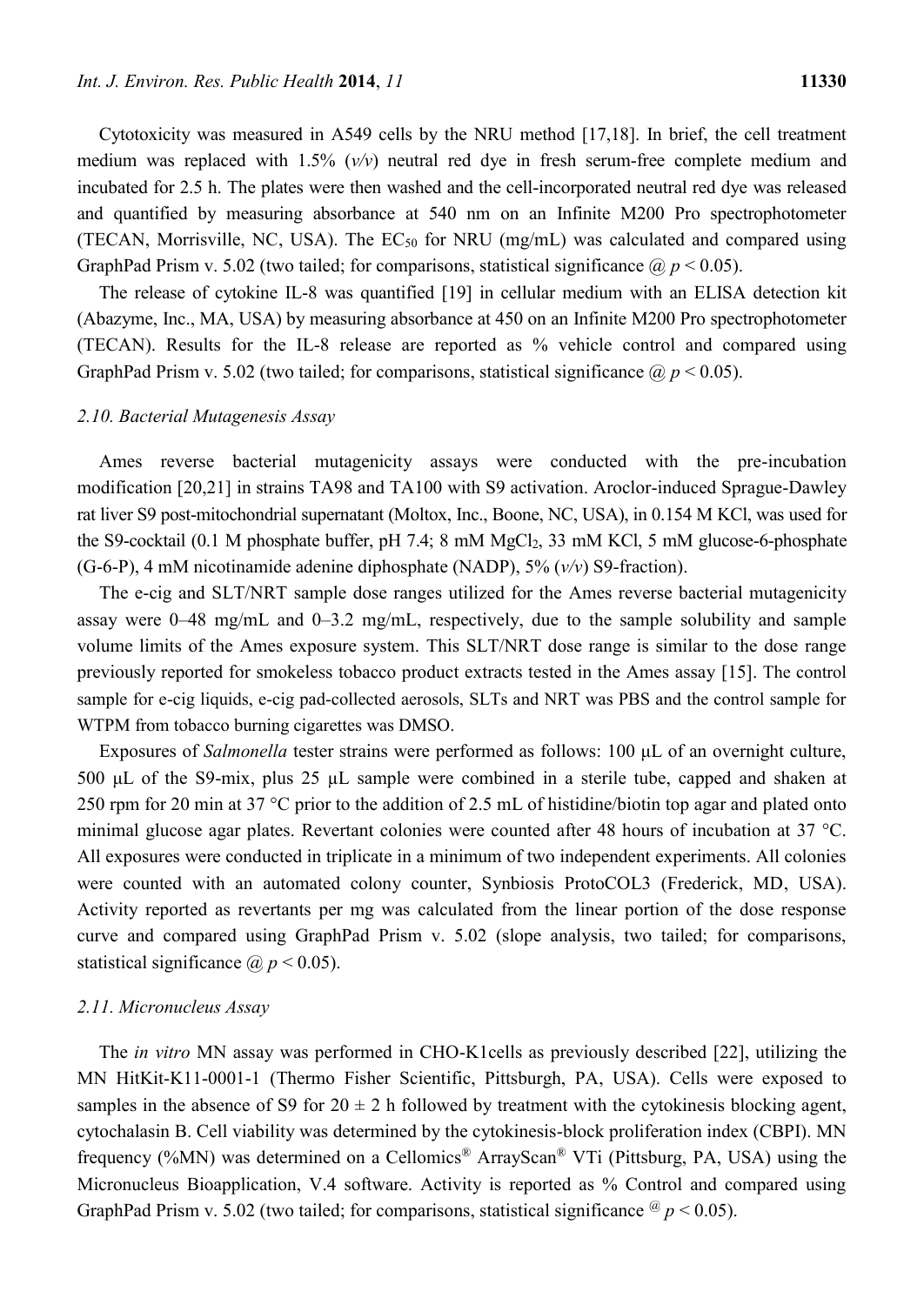## **3. Results and Discussion**

This *in vitro* comparative toxicological study was designed to evaluate e-liquids extracted from commercial e-cig products and pad-collected aerosols and smoke delivered by laboratory machine smoking of e-cigs and combustible tobacco cigarettes. Although several *in vitro* tests are routinely used and accepted by regulatory authorities, there are inherent limitations which affect the usefulness of the assays to predict toxicity potential of a substance *in vivo*, and especially in humans. Given that no single *in vitro* test can fully replicate *in vivo* test results, a battery of *in vitro* tests with a high concordance to *in vivo* models has the potential to establish a weight-of-evidence approach for evaluating the biological impact associated with e-cigs. In addition, the *in vitro* toxicological analysis of appropriate comparative product types further provides context for results that otherwise may be misleading or lack relevancy to the determination of biological activity.

A battery of toxicological endpoints that have been amply demonstrated to appropriately characterize the responses to cigarette smoke preparations was selected to provide points of reference in terms of the cytotoxicity, mutagenicity, genotoxicity, and inflammatory responses elicited by the tested e-cigs.

Genotoxicity (Ames and MN formation) testing is an important part of the hazard assessment of a chemical for regulatory purposes and has been demonstrated to have very high concordance with rodent carcinogenicity or *in vivo* genotoxicity when tested together [23]. Additionally, inadequate resolution of inflammation and uncontrolled inflammatory reactions can evoke a state of chronic inflammation, which is a common etiologic factor for various human respiratory lesions, including cancer [24,25].

A list of all products evaluated in this study is detailed in Table 1. This study utilized the CI smoking profile to smoke both e-cigs as well as tobacco cigarettes. As a basis for comparative analysis, this study evaluated the toxicological impact of traditional tobacco products, commercial Marlboro Gold and two Kentucky reference cigarettes, four blu e-cigs, Copenhagen Snuff, Marlboro Snus, and Nicorette Lozenge. In addition to comparing products in different classes (tobacco cigarette, e-cig, SLT and NRT), the toxicological impact of nicotine using e-cigs with and without nicotine was also investigated.

# *3.1. E-Liquids, Smokeless Tobaccos* (*SLTs*) *and Nicotine Replacement Therapy* (*NRT*)*: Cytotoxicity*

The toxicological response of e-liquids and aqueous extracts of SLT and NRT products was evaluated in A549 cells and is shown in Figures 1 A–E. No cytotoxicity was observed for any of the e-liquids, as well as for all SLT and NRT products tested up to their respective highest sample doses (Figure 1A).

Similarly, Bahl *et al*. reported little or no cytotoxicity for most of the 35 commercial refill liquids for e-cigs previously tested in human lung fibroblast cells [26]. This study utilized two blu e-cig market leading flavors, classic tobacco and magnificent menthol. To compare the dose levels, the maximum e-liquid dose utilized by Bahl *et al*. [26] was 12.6 mg/mL, equivalent to the highest dose of 1% (*v/v*), assuming a 100 µL MTT assay volume and an e-liquid density of about 1.22 g/mL. Additionally, Bahl *et al*. [26] also reported toxicity to adjacent wells at 10% (*v/v*) e-liquid dilutions, equivalent to approximately 126 mg/mL; however, the present study did not reveal any vapor toxicity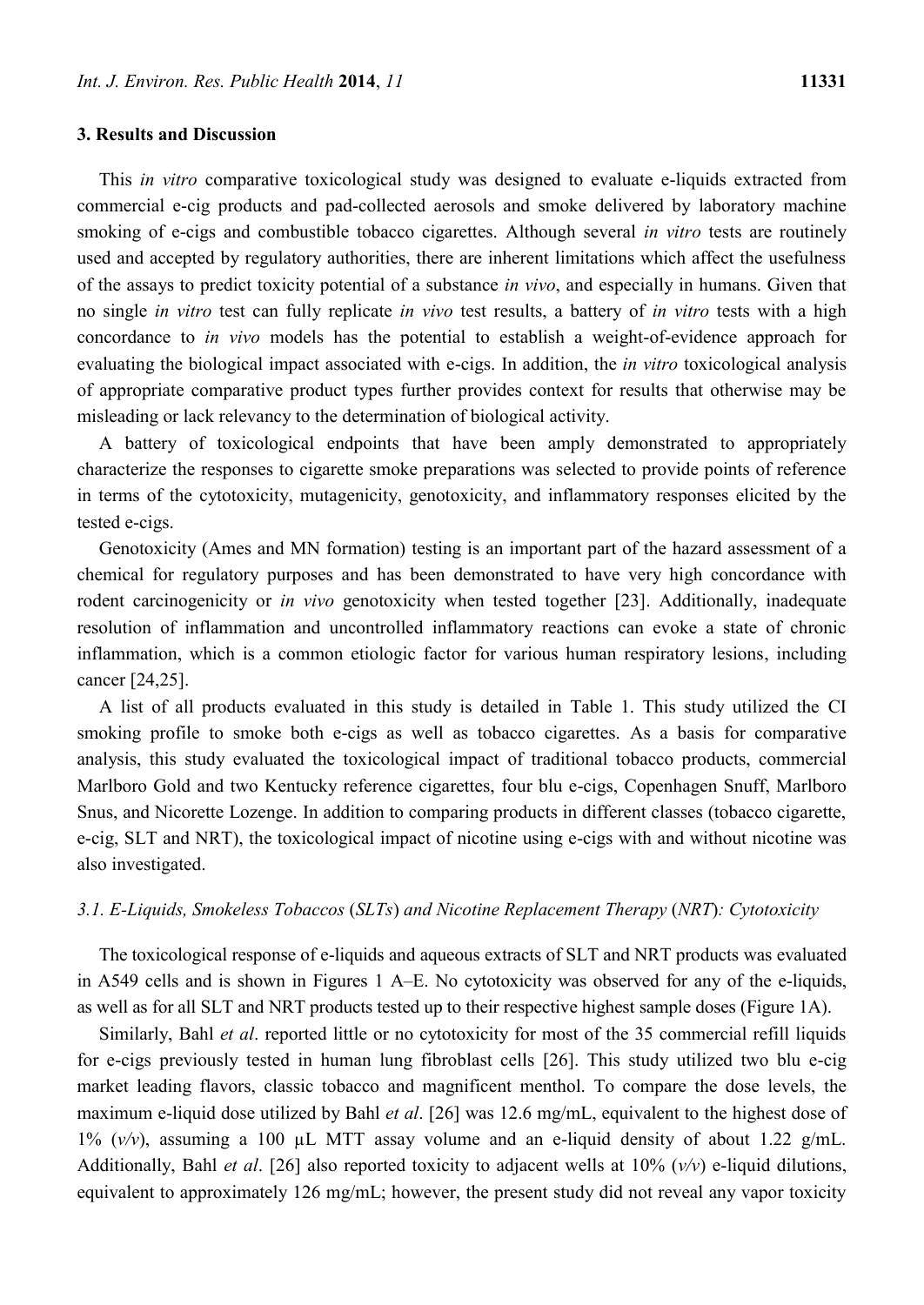from e-liquids at doses as high as 27 mg/mL to adjacent wells. The observed cytotoxicity in adjacent wells [26] may be a result of higher e-liquid concentrations used by Bahl *et al*. or the volatility of specific e-liquid ingredients or flavors released while incubating at 37 ºC, or the possibility of differential susceptibility of the lung fibroblasts used by Bahl *et al.* and the A549 cells used in this study.

**Figure 1.** *In vitro* activity of e-cig liquids, smokeless tobacco and lozenge aqueous extracts in NRU (**A**), Ames (**B**), MN (**C** and **D**) and IL-8 (**E**). NRU, MN and IL-8 data reported as % vehicle control, PBS in the case of e-liquids, SLT and NRT aqueous extracts. Data points in each plot represent the mean values  $\pm$  SD from a minimum of two (2) independent experiments. MN cell viability (**D**) shown to verify lack of MN induction is not due to cytotoxicity at higher doses.  $(\rightarrow)$  blu CT-Ø;  $(\rightarrow)$  blu CT-High;  $(\rightarrow)$  blu MM-Ø;  $(\rightarrow)$  blu MM-High;  $(\rightarrow)$  Marlboro Snus;  $(\rightarrow)$  Copenhagen Snuff;  $(\rightarrow)$  Nicorette Lozenge;  $(\rightarrow)$  Control e-cig.

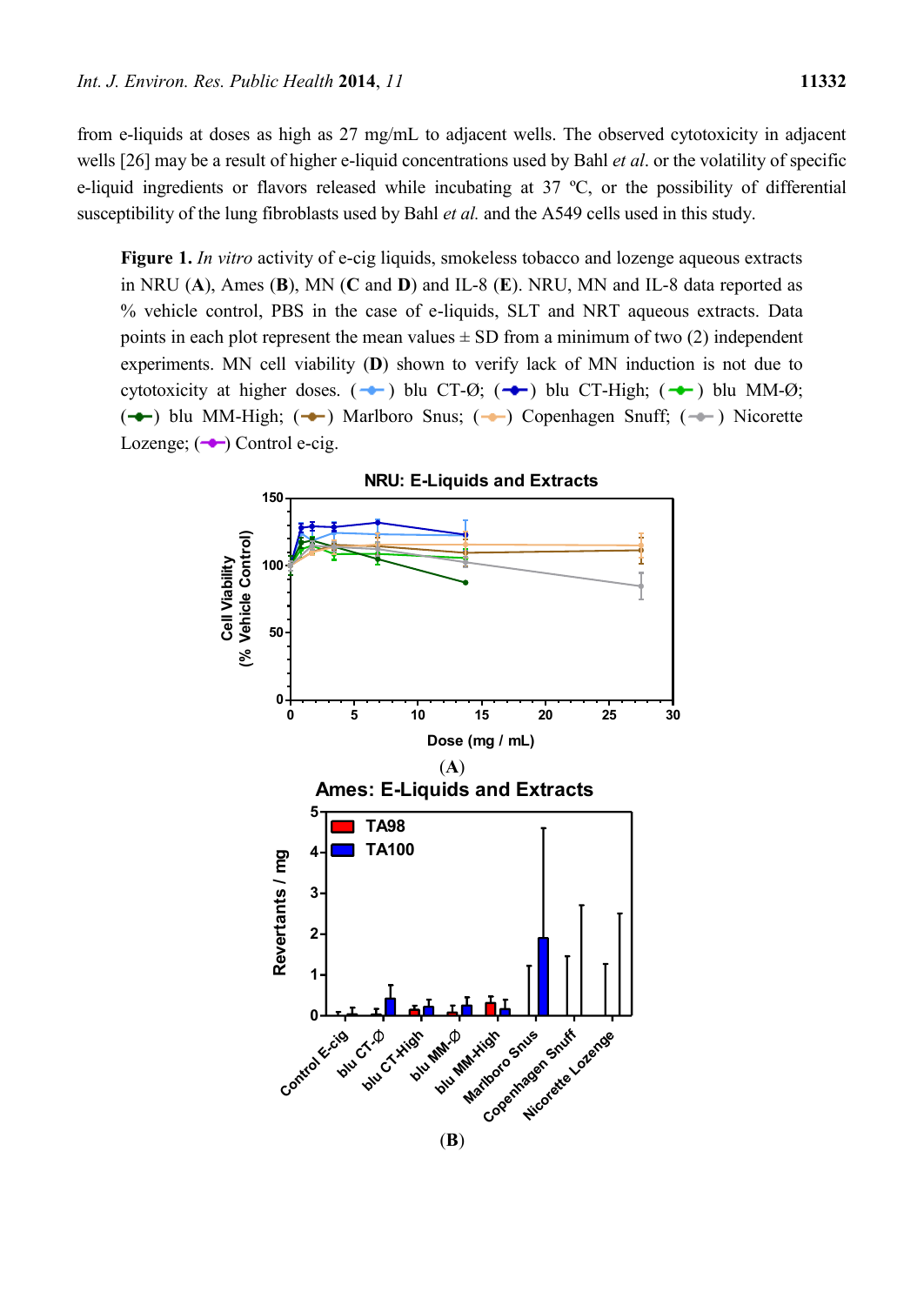

**Figure 1.** *Cont*.

At the lower doses of e-liquids utilized in this study, an increase in cell viability was observed (Figure 1A) which was also evident with cells treated with lower doses of pure nicotine (Figure 2A).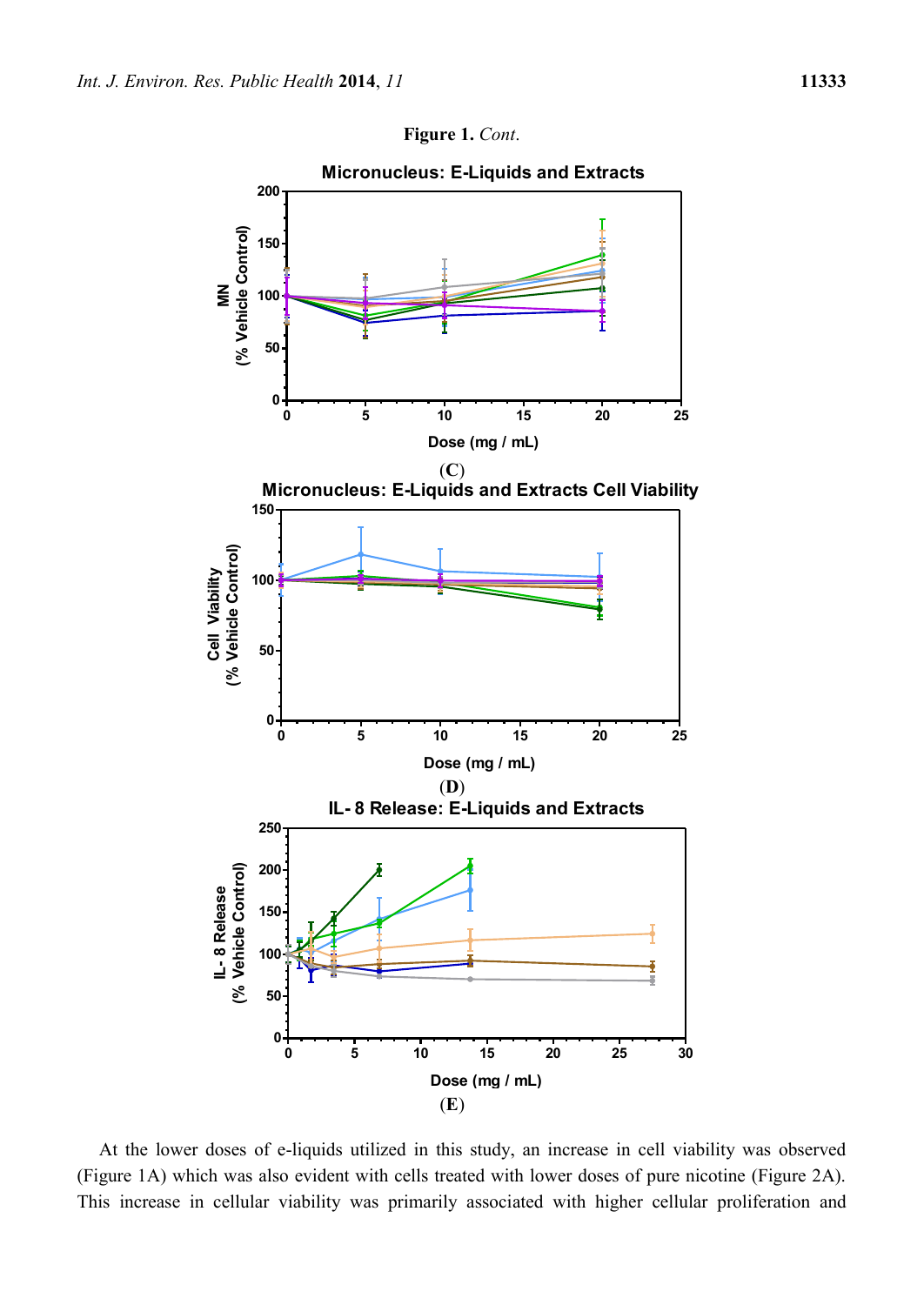cellular protection mediated by the low level of nicotine exposure [27]. Therefore, there may be an association between the lower nicotine present in e-cig liquids and increased cellular viability, thus cellular protection.

**Figure 2.** Effects of L-nicotine on cytotoxicity (**A**) NRU and inflammation (**B**) IL-8 in A549 cells. Data points in each plot represent the mean values  $\pm$  SD from a minimum of two (2) independent experiments.



**L- Nicotine Mediated Cytotoxicity**

*3.2. E-Liquids, Smokeless Tobaccos* (*SLTs*) *and Nicotine Replacement Therapy* (*NRT*)*: Mutagenicity*

The Ames test, also known as the bacterial reverse mutation assay, is widely used for the determination of a compound's ability to induce mutations and has been shown to have a high predictive value with rodent carcinogenicity tests [28].

The activity of e-liquids, SLT and NRT extracts in the Ames assay is shown in Figure 1B. The control e-cig sample containing water/glycerol and the PBS control sample (SLT and NRT) did not induce any revertants above baseline and were within the variability range of this assay. No significant induction in the activity over respective controls was observed for all e-liquids and extracts (Figure 1B). The level of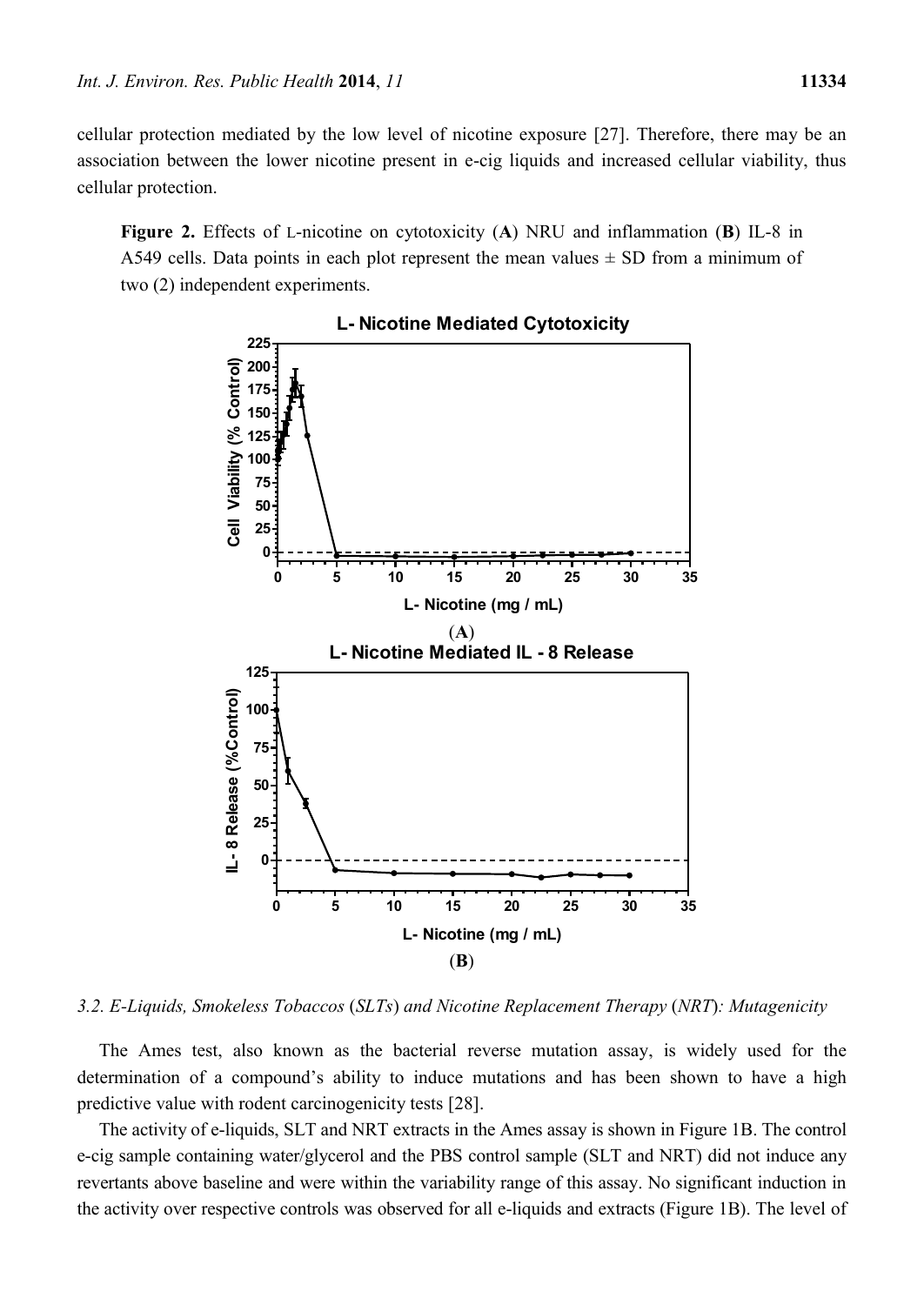e-liquids as high as 15-fold higher than SLTs and NRT extracts did not induce any activity. No evidence of cytotoxicity, as determined by the background bacterial lawn, was observed for all e-liquid, SLT and NRT samples at all doses tested.

# *3.3. E-Liquids, Smokeless Tobaccos* (*SLTs*) *and Nicotine Replacement Therapy* (*NRT*)*: Genotoxicity*

The results of *in vitro* MN formation assay are shown in Figure 1C,D). The MN assay conducted in CHO-K1 cells, identifies clastogenic and aneugenic chemicals which essentially cause a DNA-damaging event that leads to the disruption or breakage of chromosomes and ultimately results in sections of the chromosome being deleted, added, or rearranged upon cell division (mitosis) [29].

A sample dose range which does not produce cytotoxicity of more than  $55 \pm 5\%$  (compared to control) was utilized in the MN formation assay [24]. The control e-cig, e-liquids, SLT and NRT extracts did not induce any significant cytotoxicity at all dose levels tested since cell-viability remained around 100% of control at all concentrations (Figure 1D). No significant induction in the MN formation over respective controls was observed for all e-liquids and SLT and NRT extracts (Figure 1C).

# *3.4. E-Liquids, Smokeless Tobaccos* (*SLTs*) *and Nicotine Replacement Therapy* (*NRT*)*: Inflammation*

Airway epithelial cells are the first line of defense in the airways to respond to any external stimuli and secrete specific chemo-attractants and pro-inflammatory cytokines, for example IL-8, monocyte chemotactic protein-1, and IL-1ß, in order to activate the secondary response for neutrophils and macrophage infiltration [30,31]. Instead of measuring downstream acute or chronic phase inflammation specific cytokines, this study measured an upstream pro-inflammatory cytokine, IL-8.

The effects of 24 h exposures of e-liquids and SLT and NRT extracts on IL-8 release in A549 cells are shown in Figure 1E. The control samples for e-cig, SLTs and NRT did not induce any significant IL-8 release. No significant IL-8 release was observed for most of the products, with the exception of the blu MM-Ø, blu MM-High and blu CT-Ø treatments which resulted in higher IL-8 release only at extremely high doses of 6.9–13.8 mg/mL. When compared to the IL-8 release induced by conventional cigarette samples (Figure 3E), any significant IL-8 release as a result of the blu MM e-liquid treatments occurred at doses approximately 42-fold higher than the conventional tobacco cigarettes. It has been suggested that the toxicity of e-liquids may change when the same e-liquids are heated to produce the inhaled aerosol [26]. The evaluation of e-cig aerosol toxicity is essential since the intended use of e-cigarettes is through aerosol inhalation. Additionally, it is proposed that different e-liquid formulation ingredients may evaporate differently, leading to changes in concentrations in the generated aerosols as well as the possibility that components may undergo modification when subjected to the heat used to generate the aerosol; therefore, the final composition of the aerosol may be different when compared to the e-liquid [9]. In the light of that, the purpose of the study was to also characterize the aerosol toxicity as delivered by heating the e-liquid.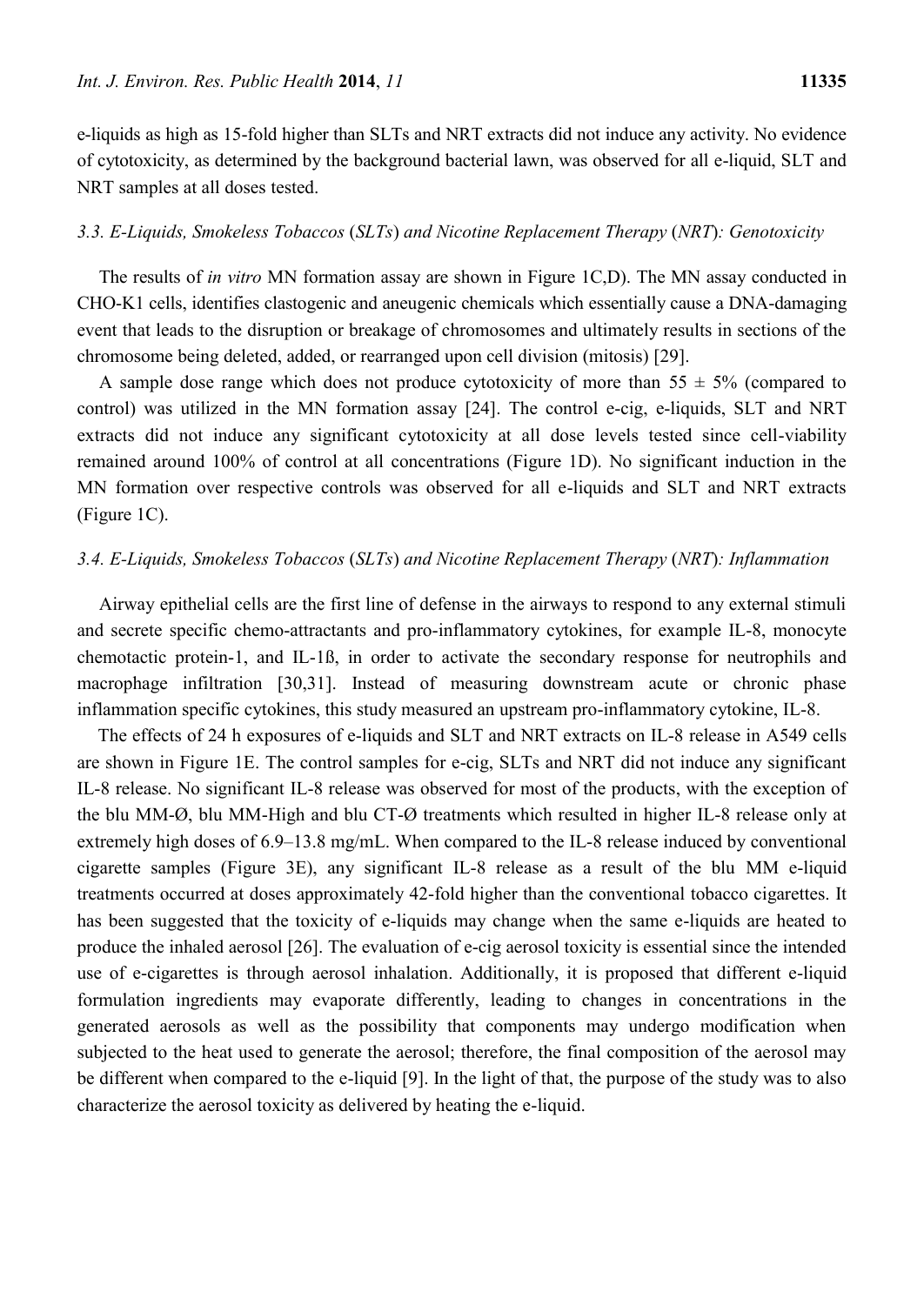**Figure 3.** *In vitro* activity of pad-collected WTPM from tobacco cigarettes and pad-collected e-cig aerosols in NRU (**A**), Ames (**B**), MN (**C** and **D**), and IL-8 (**E**). NRU, MN and IL-8 data is reported as % vehicle control; PBS in the case of e-cigarette pad-collected aerosols, DMSO for tobacco-burning cigarette pad-collected WTPM. Control e-cig exposures in NRU and IL-8 were at the highest deliverable dose, resulting in no observable cytotoxicity or IL-8 release above background levels (data not shown). Data points in each plot represent the mean values  $\pm$  SD from a minimum of two (2) independent experiments. MN cell viability (**D**) shown to verify lack of MN induction is not due to cytotoxicity at the higher doses.  $(\rightarrow)$  3R4F;  $(\rightarrow)$  1R5F;  $(\rightarrow)$  Marlboro Gold;  $(\rightarrow)$  blu CT-Ø;  $(\rightarrow)$  blu CT-High;  $(\rightarrow)$  blu MM-Ø;  $(\rightarrow)$  blu MM-High;  $(\rightarrow)$  Control e-cig.

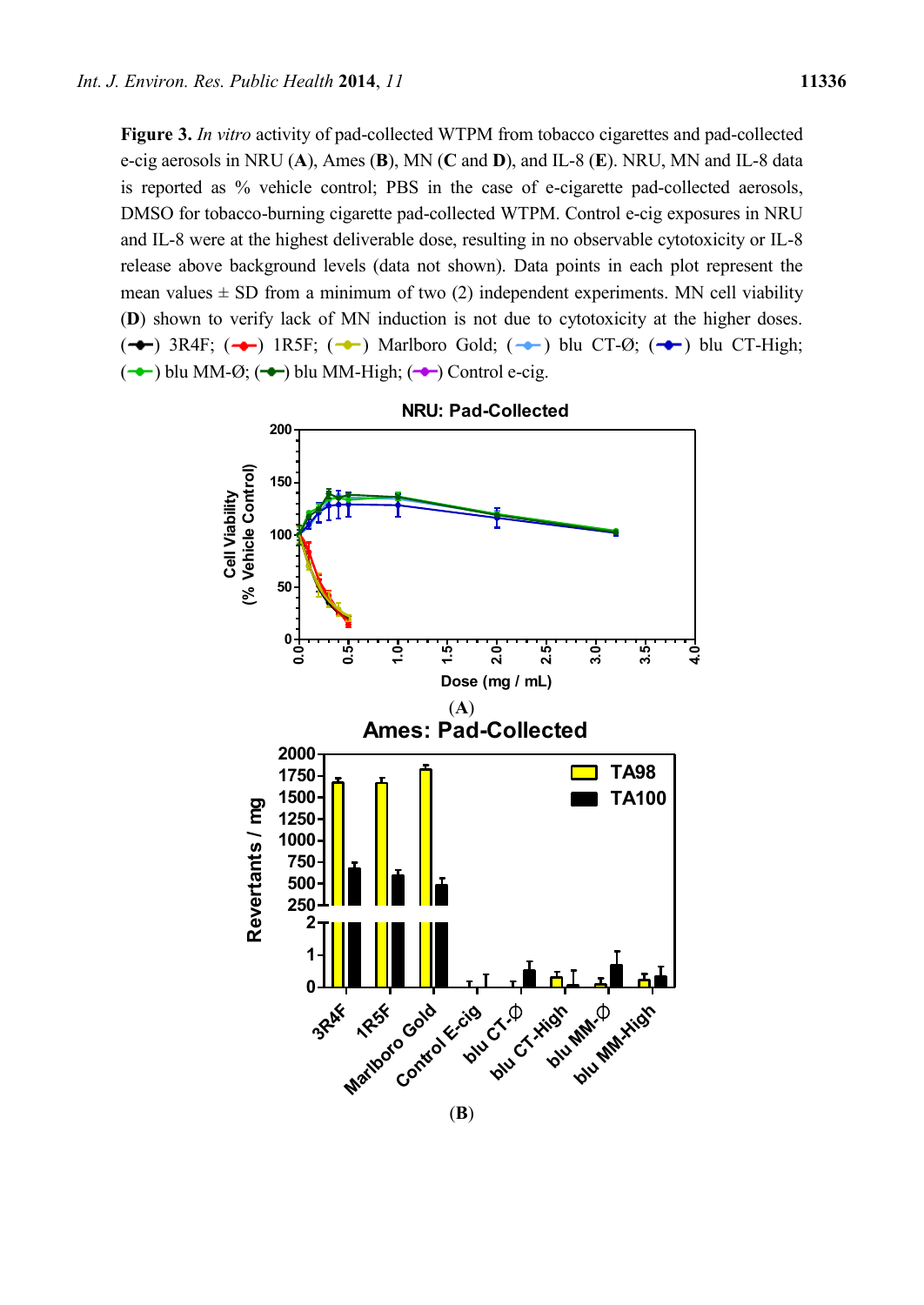

**Figure 3.** *Cont.*

## *3.5. E-Cigarettes and Conventional Cigarettes*

In order to study the comparative toxicities of the e-cig aerosols and tobacco smoke, all products were smoked by the standardized CI profile with the aerosols or smoke from each product being collected on a pad as described in the Experimental Section. The pad-collected tobacco smoke matter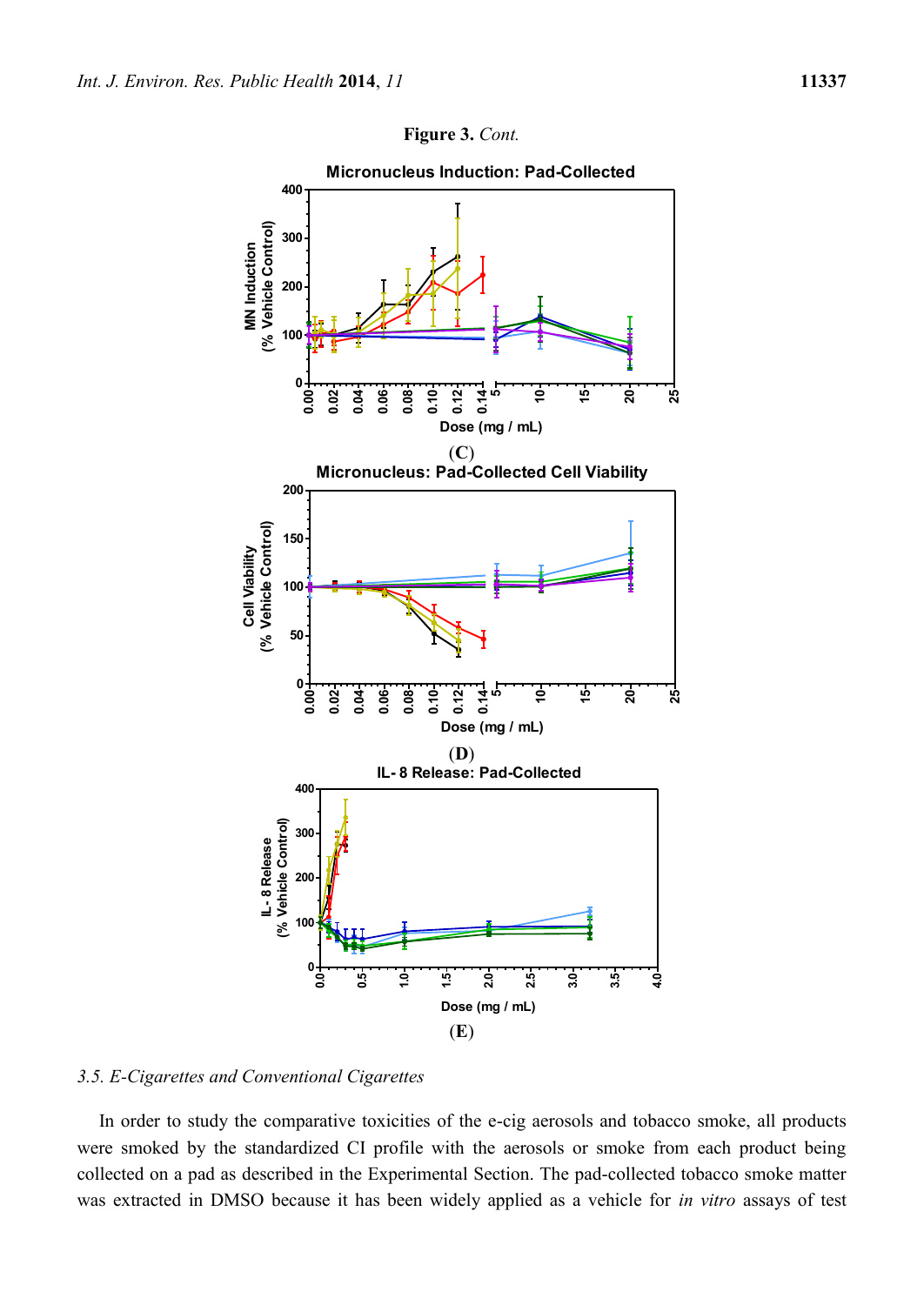articles of limited water solubility due to its excellent solvent properties for both polar and non-polar compounds and its moderate toxicity to test organisms [32,33]. The reasoning for the concentration ranges utilized in this study was to limit the level of DMSO in order to avoid any solvent specific effects on the assays [32]. The toxicological responses of the pad-collected e-cig aerosols and cigarette smoke are shown in Figure 3A–E.

# *3.6. E-Cigarettes and Conventional Cigarettes: Cytotoxicity*

The cytotoxicity of e-cig pad-collected aerosol is shown in Figure 3A. The e-cig pad-collected aerosol was not cytotoxic at all tested levels. For comparative purposes, different levels of WTPM from tobacco cigarettes were also tested. A dose-dependent increase in cell death was observed for 3R4F, 1R5F and Marlboro Gold cigarettes with up to 90% cell death at the 0.5 mg/mL maximum applied dose. The WTPM mediated cytotoxicity results are in agreement with previously reported studies [12,34]. It was not possible to quantify the comparative cytotoxicity in terms of traditional  $EC_{50}$ values (a dose which induces 50% cell death) since no cell death was observed at any concentration used for all e-cig samples (Table 2 and Figure 3A).

There was an observed increase in cellular viability in cells treated with e-liquids (Figure 1A) and lower doses of pure nicotine (Figure 2A). Also treatment with e-cig aerosols resulted in a similar increase in cellular viability (Figure 3A). This observed increase in cellular viability for pure nicotine and both e-cig liquids and pad-collected aerosols could be related to nicotine's effect on cellular proliferation and protection [27].

**Table 2.** NRU EC<sub>50</sub> values for WTPM only (mean  $\pm$  SE). EC<sub>50</sub> expressed in mg/mL to correct for differences in dose volumes between exposure methods. † ND: e-cig pad-collected aerosols EC<sub>50</sub> not determined since cytotoxicity was not detected at doses tested.

| <b>Pad-Collected Matter: Smoke and Aerosols</b> |                                      |       |  |  |  |
|-------------------------------------------------|--------------------------------------|-------|--|--|--|
| <b>Sample</b>                                   | NRU $EC_{50}$ (mg/mL)                | S.E.  |  |  |  |
| 3R4F                                            | 0.196                                | 0.010 |  |  |  |
| 1R5F                                            | 0.237                                | 0.014 |  |  |  |
| Marlboro Gold                                   | 0.204                                | 0.009 |  |  |  |
| Control e-cig                                   | $ND$ <sup><math>\dagger</math></sup> |       |  |  |  |
| blu CT-Ø                                        | $ND^{\dagger}$                       |       |  |  |  |
| blu CT-High                                     | ND                                   |       |  |  |  |
| blu MM-Ø                                        | ND                                   |       |  |  |  |
| blu MM-High                                     |                                      |       |  |  |  |

Similar findings were reported for aqueous extracts of aerosols from various commercial e-cigs studied in cultured mammalian fibroblast and myocardial cells [9,10]. Both studies also reported that some aqueous extracts of e-cig aerosols showed cytotoxicity related to flavors, but were significantly less cytotoxic than cigarette smoke extracts. This study evaluated two flavored e-cigs, with and without nicotine (Table 1).

With e-liquids and pad-collected aerosols, no nicotine or flavor specific cytotoxic effects were evident with e-cigs without nicotine, blu MM-Ø, and blu CT-Ø, and with nicotine as high as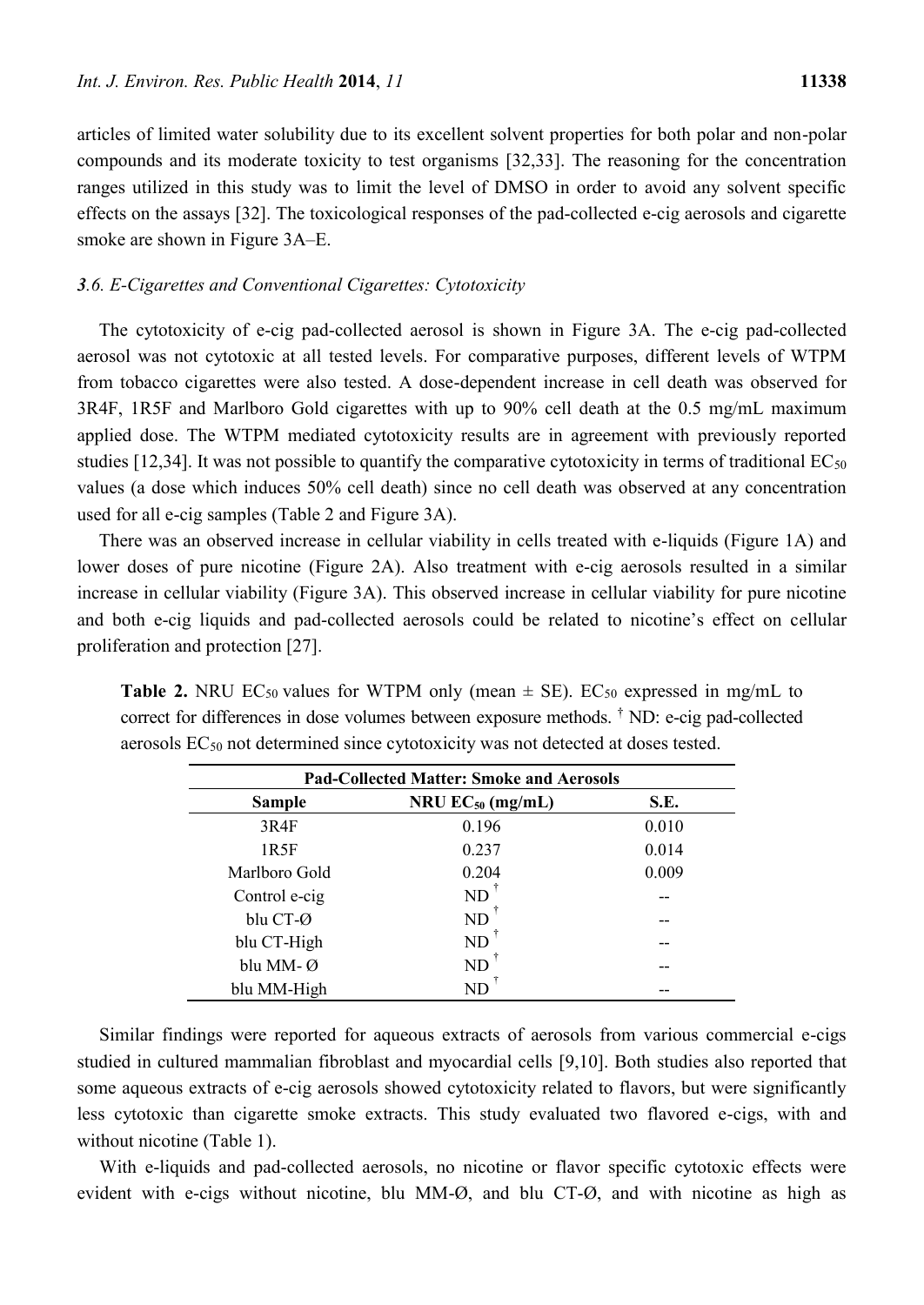24 mg/mL, blu MM-High and blu CT-High (Figures 1A and 3A). The cytotoxicity and inflammatory response of L-nicotine in this cell culture system (Figure 2) was also tested. No cytotoxicity and inflammation (IL-8 release) were observed below 2.5 mg/mL and 1.0 mg/mL nicotine, respectively (Figure 2A,B). The highest level of nicotine in e-liquids tested was about 0.5 mg/mL (Table 1), which was below the concentrations of L-nicotine required to induce cytotoxicity and IL-8 release in this experimental method. In addition, the WTPM from tobacco cigarettes at 0.5 mg/mL was extremely cytotoxic (Figure 3A), corresponding to a nicotine concentration of approximately 0.04 mg/mL, which was well below nicotine mediated toxic levels, demonstrating that WTPM induced cytotoxicity was not mediated by nicotine.

## *3.7. E-Cigarettes and Conventional Cigarettes: Mutagenicity*

The mutagenicity of pad-collected smoke and aerosols of tobacco cigarettes and e-cigs, respectively, is shown in Figure 3B. No activity was observed for control e-cig samples in the Ames assay. The specific activity for all tobacco cigarettes was in the range of 1600–1850 and 500–750 revertants/mg WTPM for TA98 and TA100, respectively (Figure 3B). Historically, WTPM prepared under the same smoking conditions has been shown to have similar levels of specific activity (revertants/mg) [35].

No increase in Ames activity was observed for any e-cigs used in this study and the revertants/mg was extremely low and within assay background measurements (< 2 revertants/mg). It was not possible to quantify the specific activities for e-cig aerosols since no increase in revertant counts was observed with increasing doses for all tested e-cig samples (Figure 3B).

### *3.8. E-Cigarettes and Conventional Cigarettes: Genotoxicity*

The cell viability and clastogenic effects of WTPM and e-cig pad-collected aerosols are presented in Figure 3C,D. The pad-collected aerosol from the control e-cig containing glycerol/water and the solvent (DMSO) control did not induce any MN formation. A significant dose-dependent WTPM mediated induction in MN formation was observed with all tobacco cigarettes (3R4F, 1R5F and Marlboro Gold). No increase in the MN formation was observed for pad-collected aerosols from e-cigs at all doses tested (Figure 3C). The maximum induction in the MN formation with tobacco cigarettes was about 2.5 to 3-fold over background at about 0.12 mg/mL WTPM. A sharp decrease in the WTPM-induced MN formation was observed at dose levels higher than 0.12 mg/mL WTPM due to the decrease in cell viability (Figure 3D). Similar MN findings have been reported [31]. The dose at which tobacco cigarette WTPM induced maximum MN formation is approximately 166-fold lower than the maximum e-cig pad-collected aerosol dose (20 mg/mL) tested, which had no observed induced MN formation.

# *3.9. E-Cigarettes and Conventional Cigarettes: Inflammation*

The inflammatory responses, as measured by IL-8 release from cells treated with tobacco WTPM and e-cig aerosols are presented in Figure 3E. No IL-8 release was observed for control samples. The pad-collected aerosols from all e-cigs did not induce any IL-8 release at all doses tested (Figure 3E). In contrast, a WTPM mediated dose-dependent increase in IL-8 release was observed for all tobacco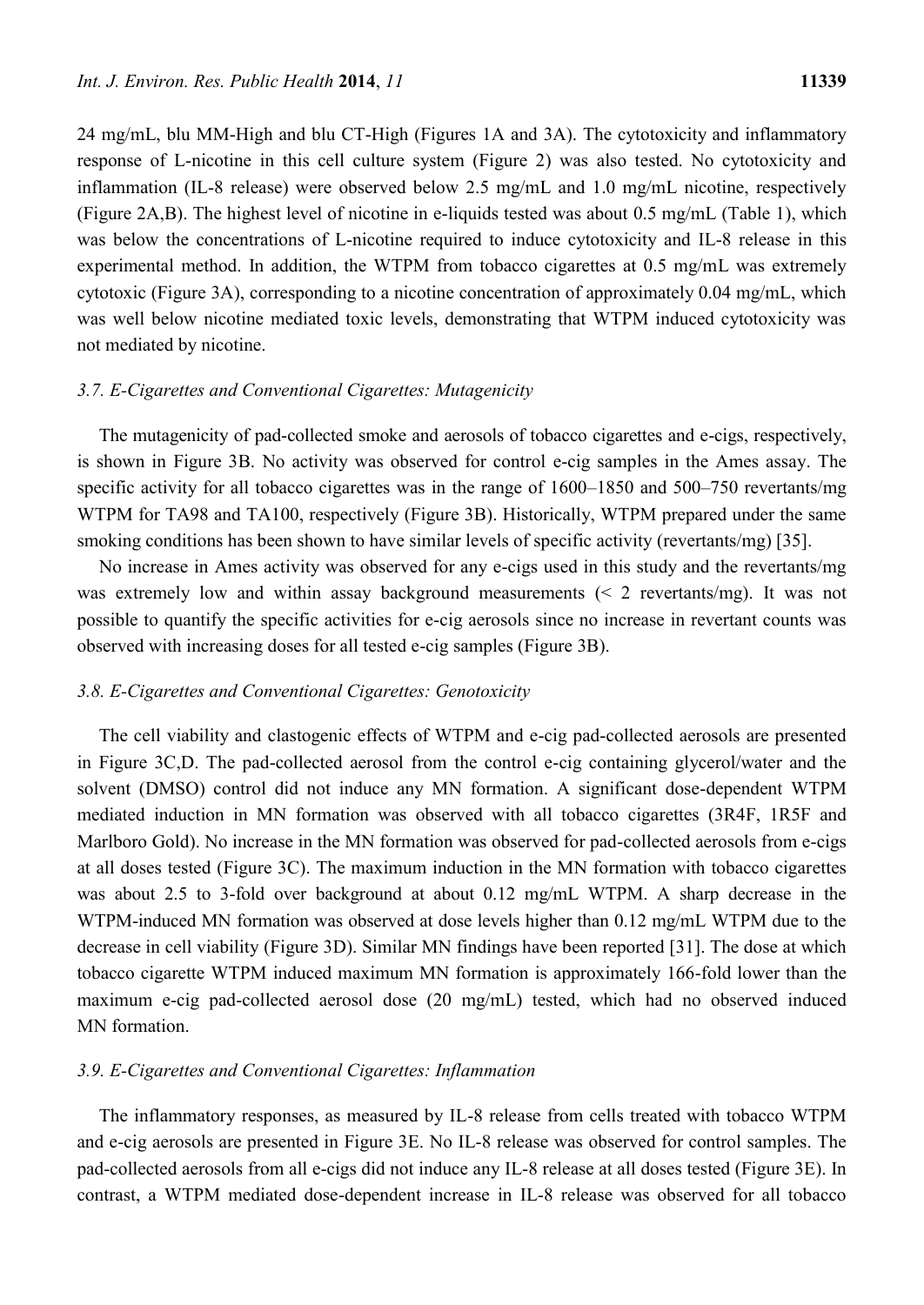cigarettes. A sharp decrease in the IL-8 level at WTPM levels over 0.3 mg/mL was noticed (data not shown) since significant cytotoxicity was observed at those doses (Figure 3A).

The WTPM dose at which a significant IL-8 release was observed (0.15 mg/mL) was about 20-fold lower than the maximum e-cig pad-collected aerosol tested dose  $(3.2 \text{ mg/mL})$ , at which no inflammatory effect was observed. The release of IL-8 in cultured cells by different cigarette smoke preparations has been reported [36] and this inflammatory response has been associated with oxidative stress due to the free radicals present in cigarette smoke [37].

At the lower doses of e-cig pad-collected aerosols utilized in this study, compared to the control, a lower release of IL-8 was observed (Figure 3E). That effect was also evident in cells treated with lower doses of pure nicotine (Figure 2B). This phenomenon of a lower release of an inflammatory cytokine (IL-8) is associated with the anti-inflammatory effects of nicotine [38]. There may be an association between the lower nicotine present in e-cig pad-collected aerosols and anti-inflammatory effects.

## *3.10. Nicotine Equivalence*

Assessment of *in vitro* responses observed in this study was also calculated based on the level of nicotine present in the test samples. The level of nicotine concentrations measured in the prepared samples are shown in Table 1 but varied depending on sample volume and toxicity endpoint measured in this study. The upper limit of nicotine measured in tobacco cigarette WTPM was about 0.025 mg/mL, e-cig pad-collected aerosol was about 0.223 mg/mL and e-liquid was about 0.522 mg/mL. Thus, the nicotine concentration was about 10 to 20-fold higher in e-cig samples as compared to conventional cigarette samples. No nicotine mediated cellular toxicity was observed at 2.5 mg nicotine/mL (Figure 2A). At low doses up to 2.0 mg/mL, L-nicotine in fact increased the cellular proliferation as indicated by the higher cell viability than the control (Figure 2A) indicating a cellular protective response [27] as well as lower release of IL-8 in the media than control (Figure 2B) suggesting the anti-inflammatory properties of nicotine [38].

The average human exposure to nicotine on a 10-puff basis from a typical tobacco cigarette (tar  $11.4 \pm 0.1$  mg/cig) is about 2.0 mg and from an e-cig product (labeled 24 mg nicotine) is about 0.23 mg under the similar CI smoking profile used for this study [39]. Therefore, it was evident that the nicotine levels in e-cig treatments were well below the toxic level of L-nicotine and represent comparative nicotine levels present in the tested e-cig and conventional cigarette samples. In addition, based on literature on the beneficial role of nicotine, relative to e-liquids and pad-collected aerosols used in this study and pure nicotine effects, there may be an association between lower levels of nicotine present in samples used in this study and cellular protection as well as anti-inflammatory effects [27,38].

Under the experimental conditions used to evaluate traditional tobacco burning cigarettes, e-cigs did not produce any meaningful toxic effects as measured by four *in vitro* endpoints. These results demonstrate the potential for e-cigs to significantly reduce the toxicological impact when compared to traditional tobacco burning cigarettes.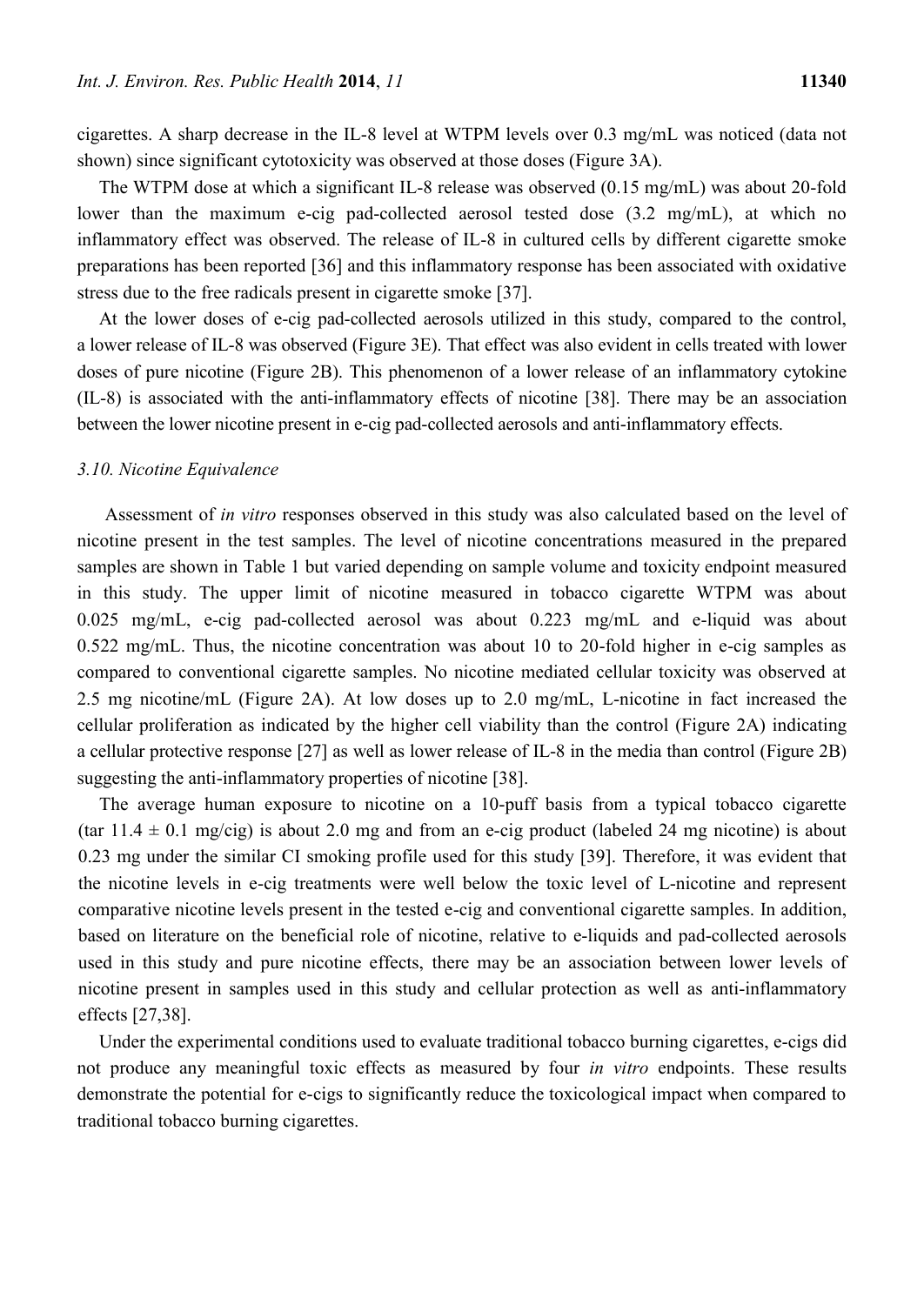## *3.11. Comparable Human Exposure: Conventional and E-Cig*

The comparative human exposure to tobacco cigarette smoke and e-cig aerosol is important in order to assess e-cig mediated reduced exposure and reduced harm. It has been reported that a smoker with one pack-a-day tobacco cigarette consumption inhales on average about 261 mg/m<sup>3</sup> cigarette tar [40], equivalent to about 271 µg/mL or 0.271 mg/mL [40]. Internal study indicated the range of e-cig aerosol delivery to be in the range of 0.5–1.5 mg/puff under Canadian Intense conditions (39). Assuming similar e-cig use as a conventional tobacco cigarette (200 puffs), the upper limit of human exposure to e-cig aerosol is approximately 300 mg or approximately 250 µg/mL or 0.25 mg/mL. The range of e-cig pad-collected aerosol used in the present study was 3.2–20 mg/mL. No adverse toxicological events were observed in this study even when the e-cig aerosol levels used were about 12–78 times higher than expected with normal e-cig use.

## *3.12. Contribution of Findings to Tobacco Harm Reduction and E-Cigs*

The concept of Tobacco Harm Reduction (THR) has been advanced as a pragmatic approach to achieving reductions in the adverse public health impacts of cigarette smoking in the near term; in parallel with social, educational, and regulatory strategies intended to reduce and discourage cigarette smoking, particularly among adolescents [4,41–43].

The use of non-combustible SLT products such as Swedish-style snus and traditional moist snuff are demonstrably on the order of 98% less harmful in terms of risks for lung cancer, COPD, CVD, and other cancers, (including oral cancers) as compared to cigarette smoking [11,41,44,45].

Similarly, NRT products such as dermal patches and chewing gums have been shown to be safe and efficacious in clinically-managed and over-the-counter consumer usage. Therapeutic nicotine vapor inhaler devices and aerosol sprays for nasal and oral use have to date demonstrated similar benefits and low risks in facilitating smoking cessation [46]. The efficacy of such conventional NRT cessation aids has, however, proven in practice to fall short  $(\sim 7\%$  cessation success) of what is needed by a considerable number of smokers [47]. These smokers consistently report that taste, sensory and behavioral components experienced in the act of cigarette smoking are substantial motivators of the smoking behavior and may well comprise a population that could achieve substantially higher success in quitting through use of products that mimic the behavior element of smoking as well as the delivery of nicotine. Therefore, the use of e-cigs that provide some of the taste, sensory and behavioral components of conventional tobacco cigarette smoking may hold substantial promise in defining the potential benefits of the THR paradigm [48].

Despite the absence of long-term epidemiologic data on any chronic disease risk, a growing body of recent literature is consistent with an expectation that the use of e-cigs is unlikely to raise serious health concerns [49,50], particularly in comparison to those that result from the smoking of conventional cigarettes [7]. This conclusion is currently based, and further supported by this study and on a growing number of independent analyses of commercially-available e-cig liquids and product aerosols from markets around the world, that have consistently reported very low or undetectable levels of most tobacco smoke constituents that are known or suspected to play a prominent role in the etiology of serious tobacco-related diseases. [7,51–59].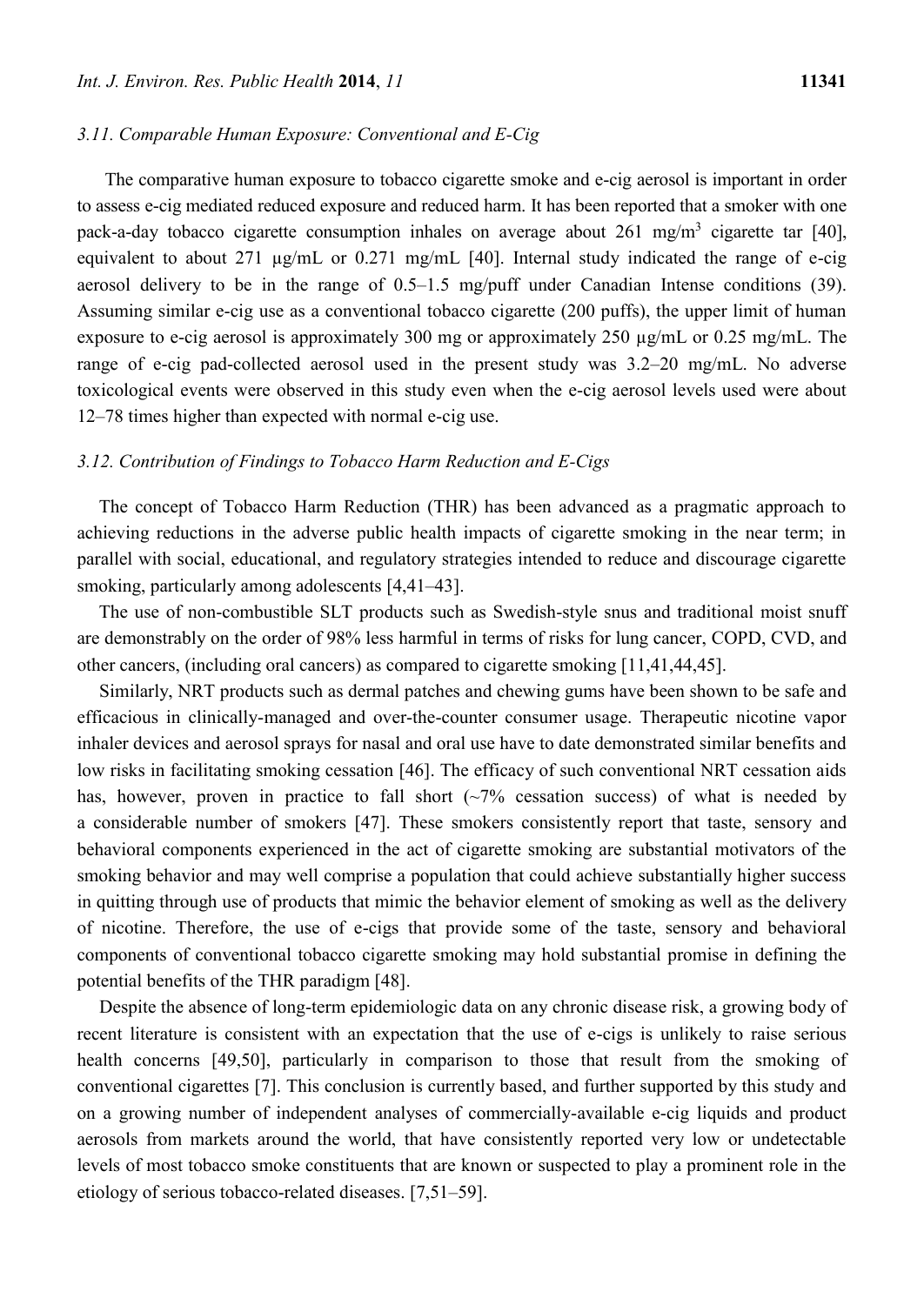There are various essential and contributory components to the THR framework, including product use and behavior, taste, nicotine delivery, product chemistry, toxicity and clinical safety. This study shows that neither the e-cig liquids nor collected aerosols produced any meaningful toxic effects in widely used *in vitro* test systems. These findings add additional value to the increasing body of scientific weight-of-evidence supporting the potential inclusion of e-cigs into THR paradigm.

## **4. Conclusions**

In summary, this comparative *in vitro* toxicity study of e-cigs, SLT, NRT and tobacco cigarette products demonstrates the following:

- (1) E-cigs *vs*. Tobacco WTPM: At doses up to approximately 100-fold higher than typical cigarette smoke exposures, blu e-cig liquids and pad-collected aerosols had no-to-extremely low *in vitro* activity (NRU, Ames, MN and IL-8) when compared to WTPM from tobacco burning cigarettes. WTPM activity was up to approximately 6,000 times higher than e-cigs.
- (2) E-cigs *vs*. SLT and NRT: blu e-cig liquids demonstrated similar no-to-extremely low *in vitro* activity as aqueous extracts from a commercial nicotine lozenge (NRT) and commercial SLT products (snus and snuff).
- (3) Effect of Nicotine: *In vitro* activities (NRU, Ames, MN and IL-8) measured for blu e-cig exposures, with and without nicotine, were similar for all sample types, indicating that the presence of nicotine, at the levels tested, did not contribute to any toxicological effects, confirmed by the lack of cytotoxicity and inflammation response of L-nicotine at comparative levels.
- (4) Effect of Flavors: *In vitro* activities (NRU, Ames and MN) for the commercial blu e-cigs were indistinguishable from control (glycerol/water); indicating these flavors (CT and MM), at the levels tested, had no detectable impact on the cytotoxicity and genotoxicity endpoints utilized in this study. There was some observed IL-8 induction for some e-liquids, albeit at the highest doses tested.
- (5) Liquid *vs*. Pad-Collected Aerosol: *In vitro* results for blu e-cigs, in this study, were similar for the different exposure methods (e-liquids and pad-collected aerosol); demonstrating no detectable impact on the *in vitro* toxicological responses when the e-liquids were aerosolized.
- (6) SLT *vs*. Tobacco WTPM: SLT extracts added to the test systems at levels up to 54-fold higher than those used for Tobacco-WTPM generated by burning cigarettes was markedly less cytotoxic and mutagenic, and evoked a significantly lower IL-8 response at all dose levels evaluated. The effects of the SLT extracts in the assays were statistically indistinguishable from those of the e-cig and NRT preparations.

With respect to the study, lack of any meaningful *in vitro* acute toxicity for blu e-cigs and extremely low levels of chemical constituents measured in blu [39] and the analysis of known reduced risk products such as NRT and SLT has the potential to demonstrate a decreased human health impact as compared to conventional tobacco-burning cigarettes.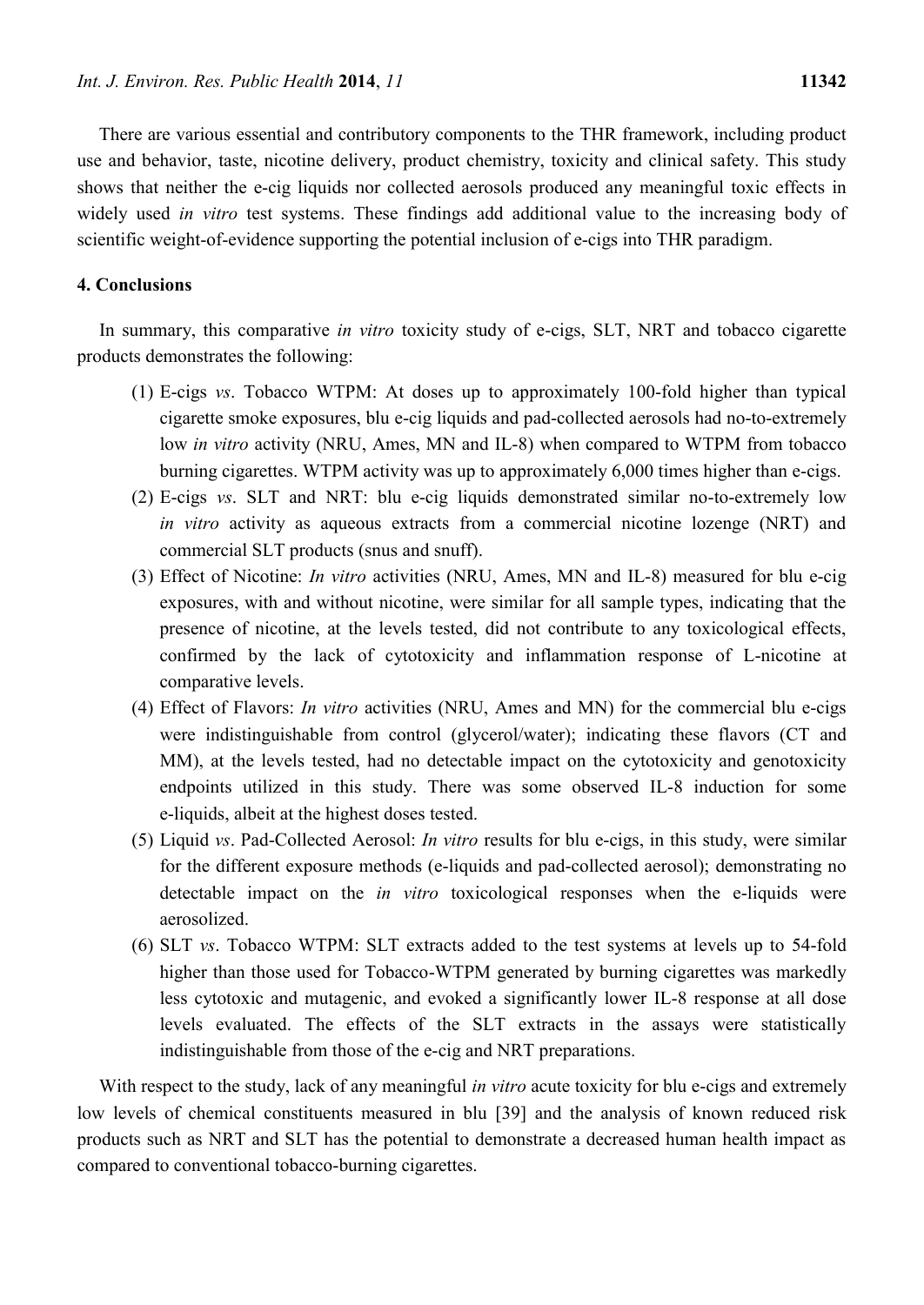## **Acknowledgments**

The authors would like to thank Edward Robinson, Dan J. Heck, Sherwin Yan and Carl D'Ruiz for critical review of the manuscript and Mark Sackfield for technical assistance in sample preparation for toxicological testing.

## **Author Contributions**

Manoj Misra: Participated in study design and execution of the study, conducted cytotoxicity (NRU) and IL-8 release measurements (e-liquids and pad-collected matter from e-cigs and tobacco cigarettes, aqueous extracts of SLTs and NRT) and related data collection and interpretation, and constructed manuscript as principal writer.

Robert D. Leverette: Participated in study design and execution of the study, coordinated sample preparation (e-liquids, pad-collected aerosols and smoke condensates, SLT and NRT aqueous extracts), conducted mutagenesis Ames test measurements (e-liquids and pad-collected matter from e-cigs and tobacco cigarettes, aqueous extracts of SLTs and NRT) and related data collection, compilation and interpretation and presentation of data (graphs and tables).

Bethany T. Cooper: Conducted MN formation measurements (e-liquids and pad-collected matter from e-cigs and tobacco cigarettes, aqueous extracts of SLTs and NRT) and related data collection.

Melanee B. Bennett: Maintained and provided cultured cells, A549 and CHO cells, for the study and assisted in conducting cytotoxicity (NRU) measurements (e-liquids and pad-collected matter from e-cigs and tobacco cigarettes, aqueous extracts of SLTs and NRT).

Steven E. Brown: Participated in study design and critical review of the manuscript.

## **Conflicts of Interest**

The authors are Lorillard Tobacco Company employees and declare no conflict of interest with respect to the research, authorship, and/or publication of this article.

# **References**

- 1. Ayers, J.W.; Ribisl, K.M.; Brownstein, J.S. Tracking the rise in popularity of electronic nicotine delivery systems (electronic cigarettes) using search query surveillance. *Am. J. Prev. Med.* **2011**, *40*, 448–453.
- 2. Etter, J.-F.; Bullen, C.; Flouris, A.D.; Laugesen, M.; Eissenberg, T. Electronic nicotine delivery systems: A research agenda. *Tob. Control.* **2011**, *20*, 243–248.
- 3. Levitz, J.S.; Bradley, T.P.; Golden, A.L. Overview of smoking and all cancers. *Med. Clin. North Am*. **2004**, *88*, 1655–1675.
- 4. Polosa, R.; Rodu, B.; Caponnetto, P.; Maglia, M.; Raciti, C. A fresh look at tobacco harm reduction: The case for the electronic cigarette. *Harm Reduct. J*. **2013**, *10*, doi:10.1186/1477-7517-10-19.
- 5. Brown, B.; Beard, E.; Kotz, D.; Michie, S.; West, R. Real-world effectiveness of e-cigarettes when used to aid smoking cessation: A cross-sectional population study. **2014**, *109*, 1531–1540.
- 6. Statement from Specialists in Nicotine Science and Public Health Policy. Available online: http://www.nicotinepolicy.net/documents/letters/MargaretChan.pdf (accessed on 27 October 2014).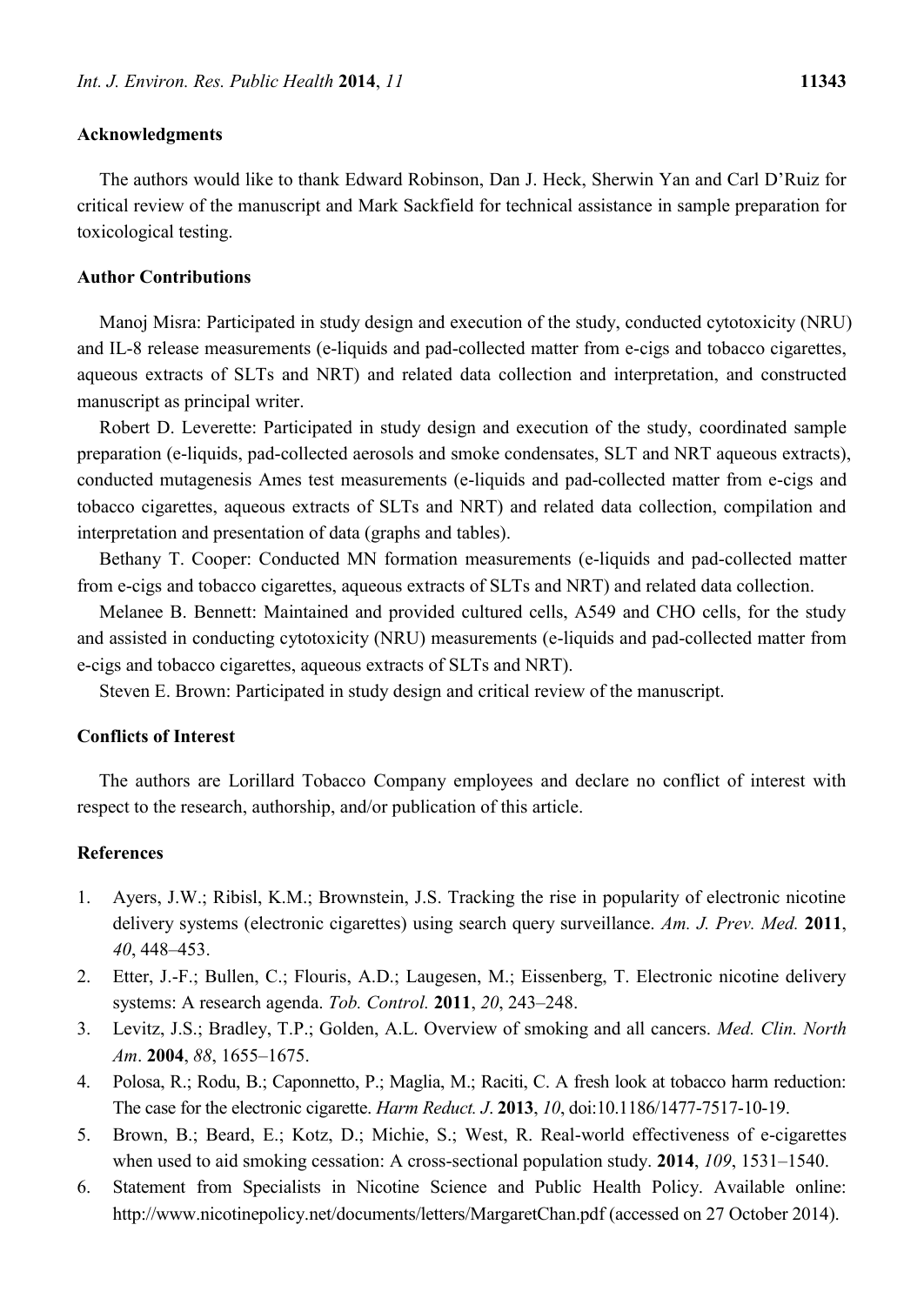- 7. Goniewicz, M.L.; Knysak, J.; Gawron, M.; Kosmider, L.; Sobczak, A.; Kurek, J.; Prokopowicz, A.; Jablonska-Czapla, M.; Rosik-Dulewska, C.; Havel, C.; *et al.* Levels of selected carcinogens and toxicants in vapour from electronic cigarettes. *Tob. Control* **2013**, *23*, 1–7.
- 8. Farsalinos, K.E.; Polosa, R. Safety evaluation and risk assessment of electronic cigarettes as tobacco cigarette substitutes: A systematic review. *Ther. Adv. Drug Safety* **2014**, *5*, 67–86.
- 9. Romagna, G.; Allifranchini, E.; Bocchietto, E.; Todeschi, S.; Esposito, M.; Farsalinos, K.E. Cytotoxicity evaluation of electronic cigarette vapor extract on cultured mammalian fibroblasts (clearstream-life): Comparison with tobacco cigarette smoke extract. *Inhal. Toxicol.* **2013**, *25*, 354–361.
- 10. Farsalinos, K.E.; Romagna, G.; Allifranchini, E.; Ripamonti, E.; Bocchietto, E.; Todeschi, S.; Tsiapras, D.; Kyrzopoulos, S.; Voudris, V. Comparison of the cytotoxic potential of cigarette smoke and electronic cigarette vapour extract on cultured myocardial cells. *Int. J. Environ. Res. Public Health* **2013**, *10*, 5146–5162.
- 11. Nutt, D.J.; Phillips, L.D.; Balfour, D.; Curran, V.; Dockrell, M.; Foulds, J.; Fagerstrom, K.; Letlape, K.; Milton, A.; Polosa, R.; *et al.* Estimating the harms of nicotine-containing products using the MCDA approach. *Eur. Addict. Res.* **2014**, *20*, 218–225.
- 12. Arimilli, S.; Damratoski, B.E.; Bombick, B.; Borgerding, M.F.; Prasad, G.L. Evaluation of cytotoxicity of different tobacco product preparations. *Regul. Toxicol. Pharmacol.* **2012**, *64*, 350–360.
- 13. CORESTA *In Vitro* Toxicology Task Force. The Rationale and Strategy for Conducting *In Vitro* Toxicology Testing of Tobacco Smoke. Available online: http://www.coresta.org/Reports/IVT\_ TF\_Rationale-IVT-Testing-Tob.-Smoke\_Report\_Jun04.pdf (accessed on 27 October 2014).
- 14. Determination of "Tar," Nicotine and Carbon Monoxide in Mainstream Tobacco Smoke-Official Method. Available online: http://laws.justice.gc.ca/en/T-11.5/SOR-2000-272/182471.html. (accessed on 8 January 2006).
- 15. Rickert, W.S.; Wright, W.G.; Trivedi, A.H.; Momin, R.A.; Lauterbach, J.H. A comparative study of the mutagenicity of various types of tobacco products. *Regul. Toxicol. Pharmacol.* **2007**, *48*, 320–330.
- 16. Official Method T-115. Determination of "Tar", Nicotine and Carbon Monoxide in Mainstream Tobacco Smoke. Available online: http://laws-lois.justice.gc.ca/eng/regulations/SOR-2000-273/ page-14.html (accessed on 29 October 2014).
- 17. Borenfreund, E.; Puerner, J.A. Toxicity determined *in vitro* by morphological alterations and neutral red absorption. *Toxicol. Letters* **1985**, *24*, 119–124.
- 18. Bombick, D.W.; Doolittle, D.J. The role of chemical structure and cell type in the cytotoxicity of low molecular weight aldehydes and pyridines. *In Vitro Toxicol.* **1995**, *8*, 349–356.
- 19. Human IL-8 ELISA Kit. For the Quantitative Determination of Human IL-8 Concentrations in Serum, Plasma, Cell Culture Supernatant and Other Biological Fluids. Available online: http://www.abazyme.com/inserts/EL10008.pdf (accessed on 20 October 2014).
- 20. Aufderheide, M.; Gressmann, H. A modified ames assay reveals the mutagenicity of native cigarette mainstream smoke and its gas vapour phase. *Exp. Toxicol. Pathol.* **2007**, *58*, 383–392.
- 21. Maron, D.M.; Ames, B.N. Revised methods for the salmonella mutagenicity test. *Mutat. Res.*  **1983**, *113*, 173–215.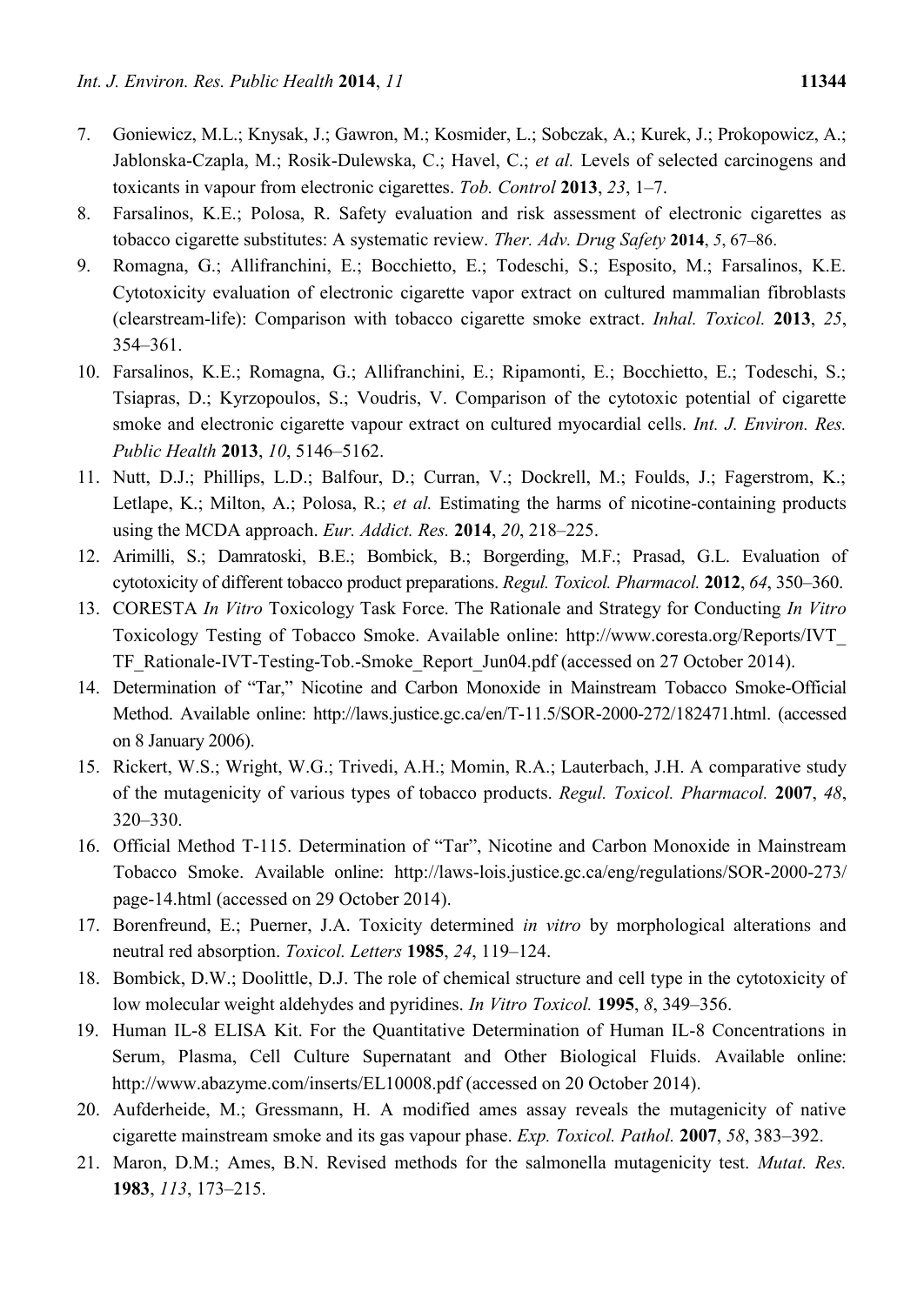- 22. Diaz, D.; Scott, A.; Carmichael, P.; Shi, W.; Costales, C. Evaluation of an automated *in vitro* micronucleus assay in CHO-K1 cells. *Mutat. Res*. **2007**, *630*, 1–13.
- 23. Kirkland, D.; Reeve, L.; Gatehouse, D.; Vanparys, P. A core *in vitro* genotoxicity battery comprising the AMES test plus the *in vitro* micronucleus test is sufficient to detect rodent carcinogens and *in vivo* genotoxins. *Mutat. Res.* **2011**, *721*, 27–73.
- 24. Aggarwal, B.B.; Shishodia, S.; Sandur, S.K.; Pandey, M.K.; Sethi, G. Inflammation and cancer: How hot is the link? *Biochem. Pharmacol*. **2006**, *72*, 1605–1621.
- 25. Balkwill, F.; Charles, K.A.; Mantovani, A. Smoldering and polarized inflammation in the initiation and promotion of malignant disease. *Cancer Cell* **2005**, *7*, 211–217.
- 26. Bahl, V.; Lin, S.; Xu, N.; Davis, B.; Wang, Y.H.; Talbot, P. Comparison of electronic cigarette refill fluid cytotoxicity using embryonic and adult models. *Reprod. Toxicol*. **2012**, *34*, 529–537.
- 27. Balharry, D.; Sexton, K.; BeruBe, K.A. An *in vitro* approach to assess the toxicity of inhaled tobacco smoke components: Nicotine, cadmium, formaldehyde and urethane. *Toxicology* **2008**, *244*, 66–76.
- 28. Scott, K.; Saul, J.; Crooks, I.; Camacho, O.M.; Dillon, D.; Meredith, C. The resolving power of *in vitro* genotoxicity assays for cigarette smoke particulate matter. *Toxicol. in Vitro* **2013**, *27*, 1312–1319.
- 29. Rosefort, C.; Fauth, E.; Zankl, H. Micronuclei induced by aneugens and clastogens in mononucleate and binucleate cells using cytokinesis block assay. *Mutagenesis* **2004**, *19*, 277–284.
- 30. Fuke, S.; Betsuyaku, T.; Nasuhara, Y.; Morikawa, T.; Katoh, H.; Nishimura, M. Chemokines in bronchiolar epithelium in the development of chronic obstructive pulmonary disease. *Am. J. Respir. Cell Mol. Biol.* **2004**, *31*, 405–412.
- 31. Moretto, N.; Facchinetti, F.; Southworth, T.; Civelli, M.; Singh, D.; Patacchini, R. α,β-Unsaturated aldehydes contained in cigarette smoke elicit IL-8 release in pulmonary cells through mitogen-activated protein kinases. *Am. J. Physiol. Lung Cell Mol. Physiol.* **2009**, *296*, L839–L848.
- 32. Baker, R.R.; Massey, E.D.; Smith, G. An overview of the effects of tobacco ingredients on smoke chemistry and toxicity. *Food Chem. Toxicol*. **2004**, *42*, S53–S83.
- 33. Misra, M.; Leverette, R.D.; Hamm, J.T.; Vulimiri, S.V. *In vitro* toxicological evaluation of cigarette smoke particulate matter: Effect of Dimethyl Sulfoxide (DMSO) as solvent. *Beiträge zur Tabakforschung International* **2010**, *24*, 2–9.
- 34. Jianhua, Y.; Gao, Q.; Mi, Q.; Li, X.; Miao, M.; Cheng, P.; Luo, Y. *In vitro* micronucleus assay for the analysis of total particulate matter in cigarette smoke: Comparison of flow cytometry and laser scanning cytometry with microscopy. *Mutat. Res.* **2013**, *755*, 120–125.
- 35. Rickert, W.S.; Trivedi, A.H.; Momin, R.A.; Wright, W.G.; Lauterbach, J.H. Effect of smoking conditions and methods of collection on the mutagenicity and cytotoxicity of cigarette mainstream smoke. *Toxicol. Sci.* **2007**, *96*, 285–293.
- 36. Fields, W.R.; Leonard, R.M.; Odom, P.S.; Nordskog, B.K.; Ogden, M.W.; Doolittle, D.J. Gene expression in Normal Human Bronchial Epithelial (NHBE) cells following *in vitro* exposure to cigarette smoke condensate. *Toxicol. Sci*. **2005**, *86*, 84–91.
- 37. Pryor, W.A.; Stone, K. Oxidants in cigarette smoke. Radicals, hydrogen peroxide, peroxynitrate, and peroxynitrite. *Ann. N. Y. Acad. Sci*. **1993**, *686*, 12–28.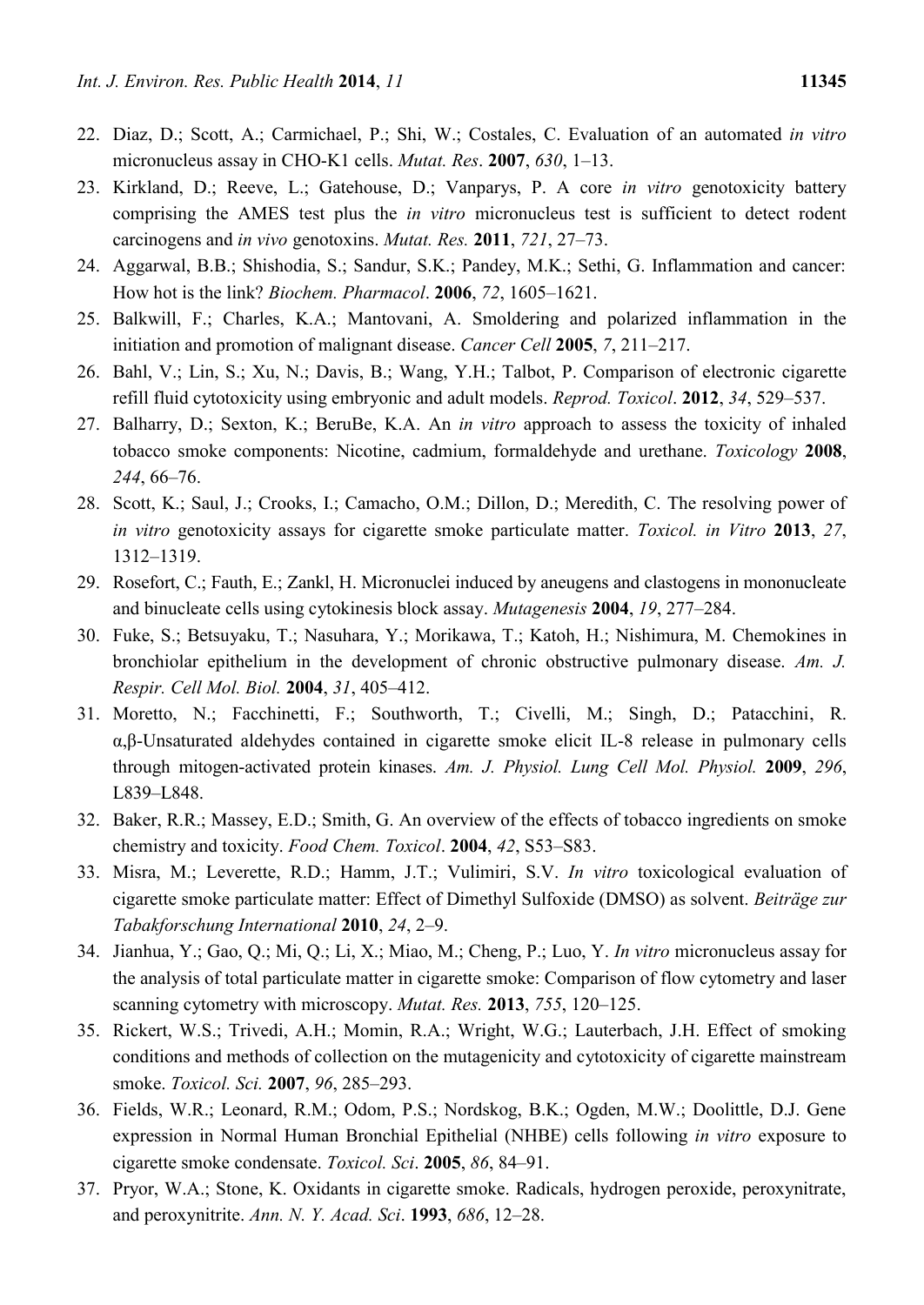- 38. Kalra, R.; Singh, S.P.; Pena-Philippides, J.C.; Langley, R.J.; Razani-Boroujerdi, S.; Sopori, M.L. Immunosuppressive and anti-inflammatory effects of nicotine administered by patch in an animal model. *Clin. Vaccine Immunol.* **2004**, *11*, 563–568.
- 39. Tayyarah, R.; Long, G.A. Comparison of select analytes in aerosol from e-cigarettes with smoke from conventional cigarettes and with ambient air. *Reg. Toxicol. Pharmacol.* **2014**, *2014*, doi:10.1016/j.yrtph.2014.10.010.
- 40. Finch, G.L.; Nikula, K.J.; Chen, B.T.; Barr, E.B.; Chang, I.Y.; Hobbs, C.H. Effect of chronic cigarette smoke exposure on lung clearance of tracer particles inhaled by rats. *Fundam. Appl. Toxicol.* **1995**, *24*, 76–85.
- 41. Rodu, B. The scientific foundation for tobacco harm reduction, 2006–2011. *Harm Reduct. J.*  **2011**, *8*, doi:10.1186/1477-7517-8-19.
- 42. McNeill, A.; Munafò, M.R. Reducing harm from tobacco use. *J. Psychopharmacol.* **2012**, *2012*, doi:10.1177/0269881112458731.
- 43. Fagerström, K.O.; Bridgmanb, K. Tobacco harm reduction: The need for new products that can compete with cigarettes. *Addict. Behav.* **2014**, *39*, 507–511.
- 44. Gartner, C.E.; Hall, W.D. Should Australia lift its ban on low nitrosamine 576 smokeless tobacco products? *Med. J. Aust*. **2008**, *188*, 44–46.
- 45. Phillips, C.V.; Rodu, B. Tobacco harm reduction: Opportunity and opposition. *Drugs Alcohol Today* **2013**, *13*, 73–78.
- 46. The Use of Nicotine Replacement Therapy to Reduce Harm in Smokers. Available online: htpp://mhra.gsi.gov.uk (accessed on 27 October 2014).
- 47. Moore, D.; Aveyard, P.; Connock, M.; Wang, D.; Fry-Smith, A.; Barton, P. Effectiveness and safety of nicotine replacement therapy assisted reduction to stop smoking: Systematic review and meta-analysis. *BMJ* **2009**, *338*, doi:10.1136/bmj.b1024.
- 48. Farsalinos, K.E.; Romagna, G.; Tsiapras, D.; Kyrzopoulos, S.; Spyrou, A.; Voudris, V. Impact of flavour variability on electronic cigarette use experience: An internet survey. *Int. J. Environ. Res. Public Health* **2013**, *10*, 7272–7282.
- 49. Farsalinos, K.E.; Romagna, G.; Tsiapras, D.; Kyrzopoulos, S.; Voudris, V. Characteristics, perceived side effects and benefits of electronic cigarette use: A worldwide survey of more than 19,000 consumers. *Int. J. Environ. Res. Public Health* **2014**, *11*, 4356–4373.
- 50. Hajek, P.; Etter, J.-F.; Benowitz, B.; Eissenberg, T.; McRobbie, H. Electronic cigarettes: Review of use, content, safety, effects on smokers and potential for harm and benefit. *Addiction* **2014**, *2014*, doi:10.1111/add.12659.
- 51. Ruyan®E-cigarette Bench-Top Tests. Available online: http://www.healthnz.co.nz/DublinEcigBench topHandout.pdf (accessed 20 November 2013).
- 52. Evaluation of e-Cigarettes. Available online: http://www.fda.gov/downloads/drugs/Scienceresearch/ UCM173250.pdf (accessed on 10 November 2013).
- 53. Hadwiger, M.; Trehy, M.; Ye, W.; Moore, T.; Allgire, J.; Westenberger, B. Identification of amino-tadalafil and rimonabant in electronic cigarette products using high pressure liquid chromatography with diode array and tandem mass spectrometric detection. *J. Chromatogr. A*. **2010**, *1217*, 7547–7555.